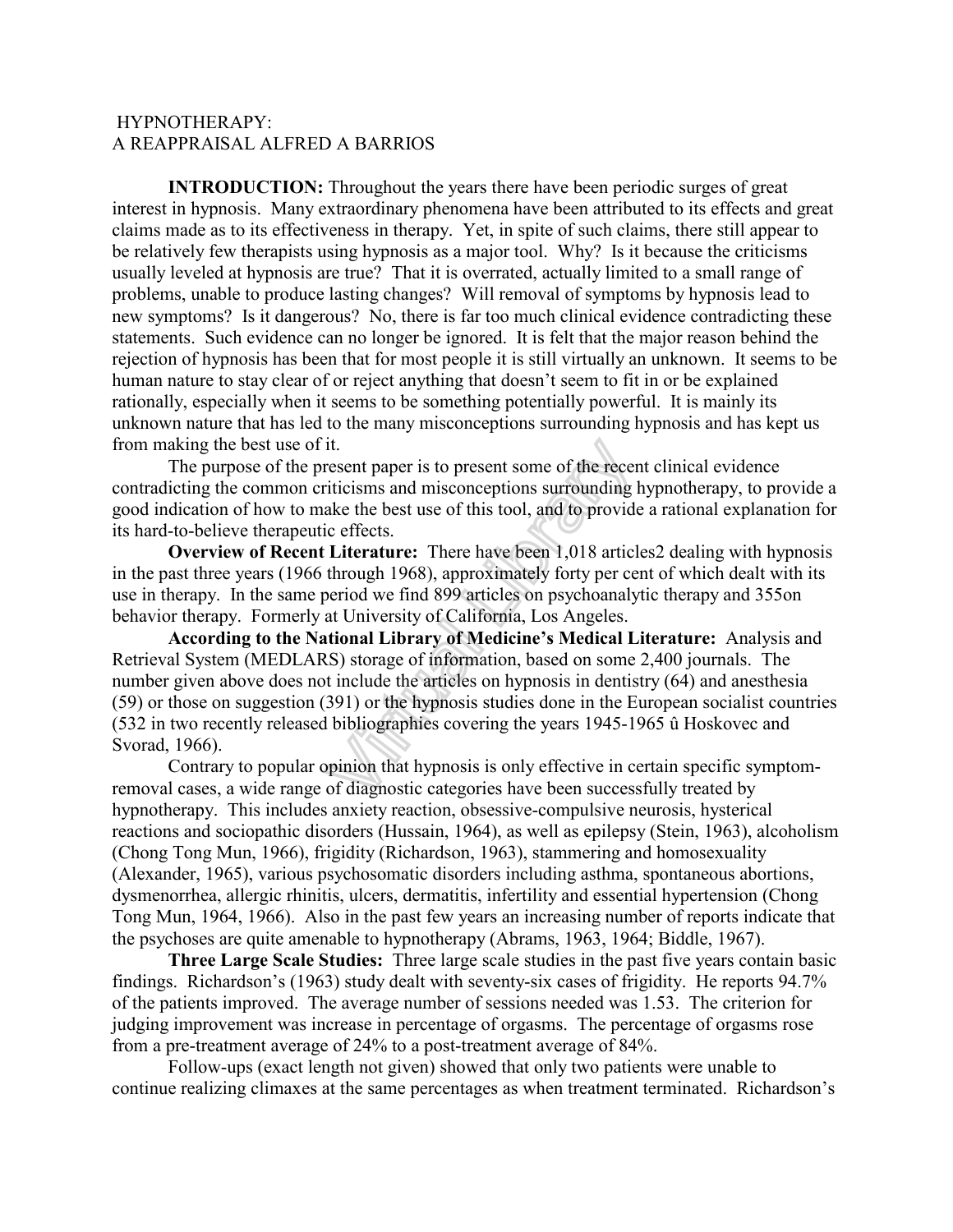method of treatment was a combination of direct symptom removal, uncovering, and removal of underlying causes, since he had found that direct symptom removal alone was not always sufficient. He reports no hypnotic induction failures.

 Chong Tong Mun's (1964, 1966) study covered 108 patients suffering from asthma, insomnia, alcoholism, dysmenorrhea, dermatitis, anxiety state, and impotence. The percentage of patients reported improved was 90%. The average number of sessions was five. The criteria for judging improvement were removal or improvement of symptoms. The average follow-up period was nine months. Chong Tong Mun's method of treatment was a three-fold approach. With some patients he would work on reeducating the patient with regard to the behavior patterns immediately underlying the symptoms. With others he would first regress the patient back to the original onset of the symptom. Once regressed, he would reeducate the patient to the fact that the original cause was no longer operative. In addition, he usually used supplementary suggestions of direct symptom removal. Hussain's (1964) study reports on 105 patients suffering from alcoholism, sexual promiscuity, impotence and frigidity, sociopathic personality disturbance, hysterical reactions, behavior disorders of school children, speech disorders, and a number of different psychosomatic illnesses. The percentage of patients reported improved was 95.2%. The number of sessions needed ranged from four to sixteen. The criteria for judging improvement were complete or almost complete removal of symptoms.

 In follow-ups ranging from six months to two years no instance of relapse or symptom substitution was noted. Hussain's approach is illustrated by the case of a 35 year old woman exhibiting the following symptoms: anxiety, alcoholism, depression with suicidal tendencies, sexual promiscuity, insomnia, and inability to make decisions and future plans. Prior to treatment, Hussain pinpointed the various fears and negative attitudes which he felt were underlying the symptoms û e.g., the patient feeling unloved and unwanted in regards to her marriage, feelings of inadequacy at being a mother, fear of her own mother, fear of responsibility and making decisions, and guilt over her sexual promiscuity.

 Hussain then used a therapeutic technique somewhat similar to Wolpe's (1958) desensitization technique to eliminate these fears and negative attitudes. For example, he would have the patient think of a particular fear-producing situation and recondition her by suggesting she would find herself calm and relaxed in the situation. This particular approach is very often used now in one form or another. Abrams (1963) refers to it as an "artificial situation" technique. Through hypnosis the patient is able to experience his new attitudes in an "artificial situation," an imagined situation. It differs from Wolpe's approach in two respects. First of all, Wolpe does not often use hypnosis. Secondly, Wolpe has the patient go through a hierarchy of "imagined situations," going from easiest to deal with to most difficult. (There is no reason, however, why this hierarchy approach cannot be incorporated into hypnotherapy.) With the above patient Hussain also used direct symptom-removal suggestions. For example, "aversion to the thought and sight of alcohol was also built up by direct suggestion." This patient was discharged from the hospital after twelve sessions. "No relevant symptoms were left behind and there was no relapse during the six-month follow-up period."

**CURRENT METHOD OF USING HYPNOSIS:** As one can see in the above studies, and this probably comes as a surprise to most therapists, the main use of hypnosis is not as a means of direct symptom removal. Nor is its main use as an uncovering device. The current trend is to use hypnosis to remove the negative attitudes, fears, maladaptive behavior patterns, and negative self-images underlying the symptoms. Uncovering and direct symptom removal are still used to a certain extent, but usually in conjunction with this new main function.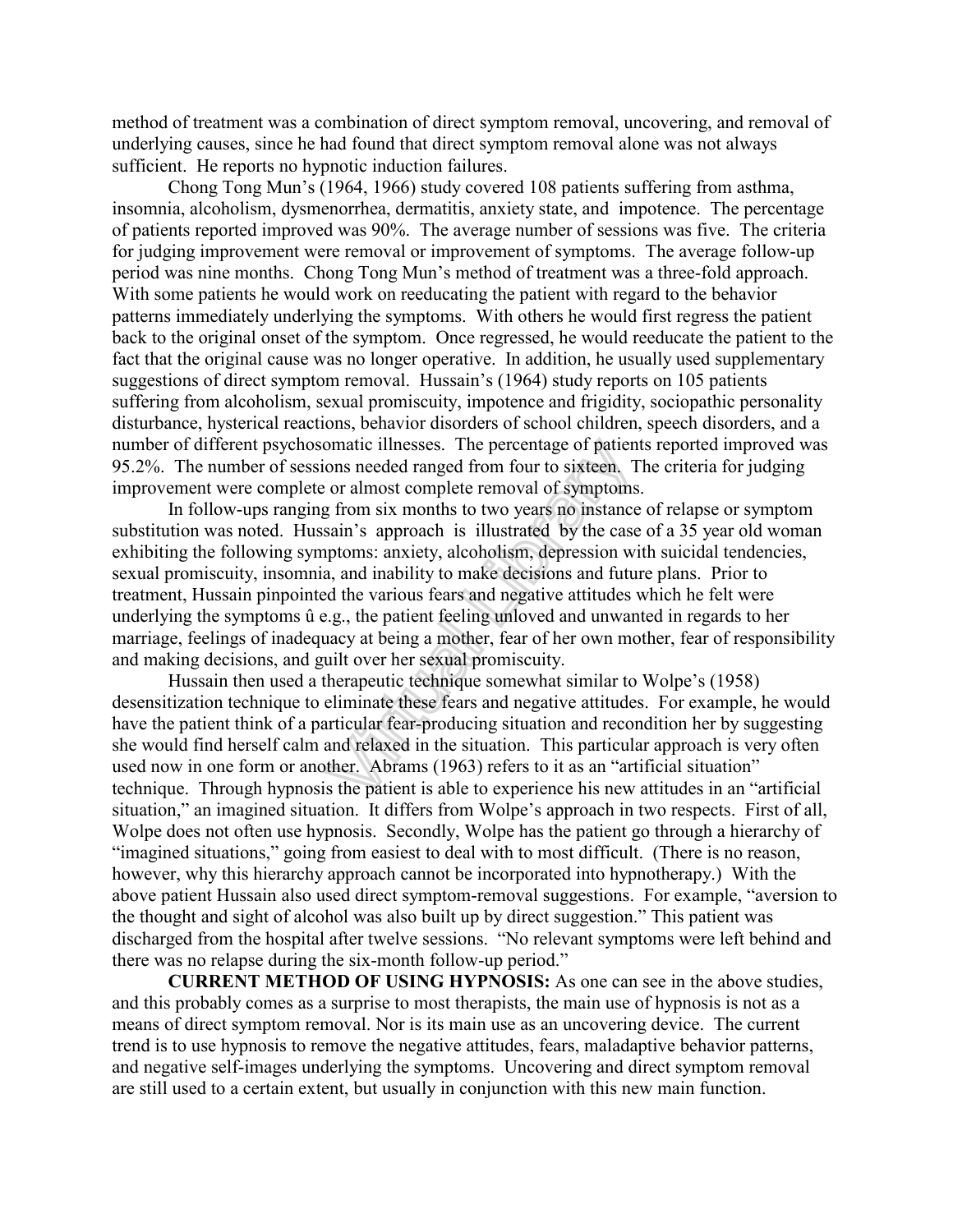In the past, so much emphasis was directed towards symptoms and disease processes that some of us were guilty of forgetting the person in the body. It is incumbent upon us [hypnotherapists] to concentrate on treating the particular patient who presents the symptom rather than the symptom presented by the patient (Mann, 1963).

 Psychiatric hypnotherapy, as practiced today by the leading practitioners in the field, has in common with all other forms of modern psychiatric treatment that it concerns itself not only with the presenting symptoms but chiefly with the dynamic impasse in which the patient finds himself and with his character structure (Alexander, 1965).

 The objection that the results of symptom removal will seldom be permanent is certainly not valid. This may have been so in the past, when direct symptom removal alone was practiced and nothing was done to strengthen the patients ability to cope with his difficulty or to encourage him to stand on his own two feet (Hartland, 1965). This change is being stressed in the present paper because it is part of its purpose to fit hypnotherapy into "the scheme of things." Many therapists have rejected hypnosis because its direct symptom approach of the past clashed violently with their dynamic approach. Now we see that such a clash need no longer exist.

**The Ahistorical vs. the Historical Approach in Therapy:** Some hypnotherapists use, in part, a historical approach, going back into the patient's childhood and changing his attitudes regarding the causes of these patterns (Fromm, 1965; Abrams, 1963; Chong Tong Mun, 1964,1966). However, most hypnotherapy is ahistorical and, it would seem, faster. If we wanted to change the direction of a river it might be much easier to work on the main current directly (once it had been located) rather than going back upstream, locating all the tributaries, and pointing each one in a new direction. A comment on the Dangers Ascribed to Hypnosis In the past there have been certain dangers ascribed to the use of hypnosis, for example, the danger of a psychotic break, or the substitution of more damaging symptoms. According to a number of investigators (Kroger, 1963; Abrams, 1964) these dangers have been grossly exaggerated. However, whatever dangers there were have been virtually eliminated by this new approach. The few mishaps that have occurred in the past resulted either from (1) the misuse of hypnosis as an uncovering agent, or (2) its misuse as a direct symptom remover. The first type of mishap was produced by a therapist who would allow, or force, the patient to become aware of repressed information which he was not strong enough to face. The second type of mishap occurred when the therapist wrested away a symptom which the patient was using as a crutch before he was strong enough to stand on his own.

**HYPNOTIZABILITY OF PATIENTS:** Freud abandoned hypnosis because of "the small number of people who could be put into a deep state of hypnosis" at that time and because in the cathartic approach, symptoms would disappear at first, but reappear later if the patienttherapist relationship were disturbed (Freud, 1955, p. 237). In the above studies the only hypnotic induction failures were reported by Chong Tong Mun (eight failures out of 108 patients.) This can mean one of two things: the hypnotic induction procedures have improved since Freud's day, or that the reconditioning approach used in these studies (as opposed to Freud's cathartic approach) does not require very deep levels of hypnosis. There is evidence that both factors bay be involved.

 Although many have thought that hypnotic susceptibility was a set character trait, there are a number of studies which now seem to indicate that this is not the case, and that responsiveness can be increased by certain changes in the hypnotic induction procedure (Pascal and Salzberg, 1959; Sachs and Anderson, 1967; Baykushev, 1969), as well as by means of a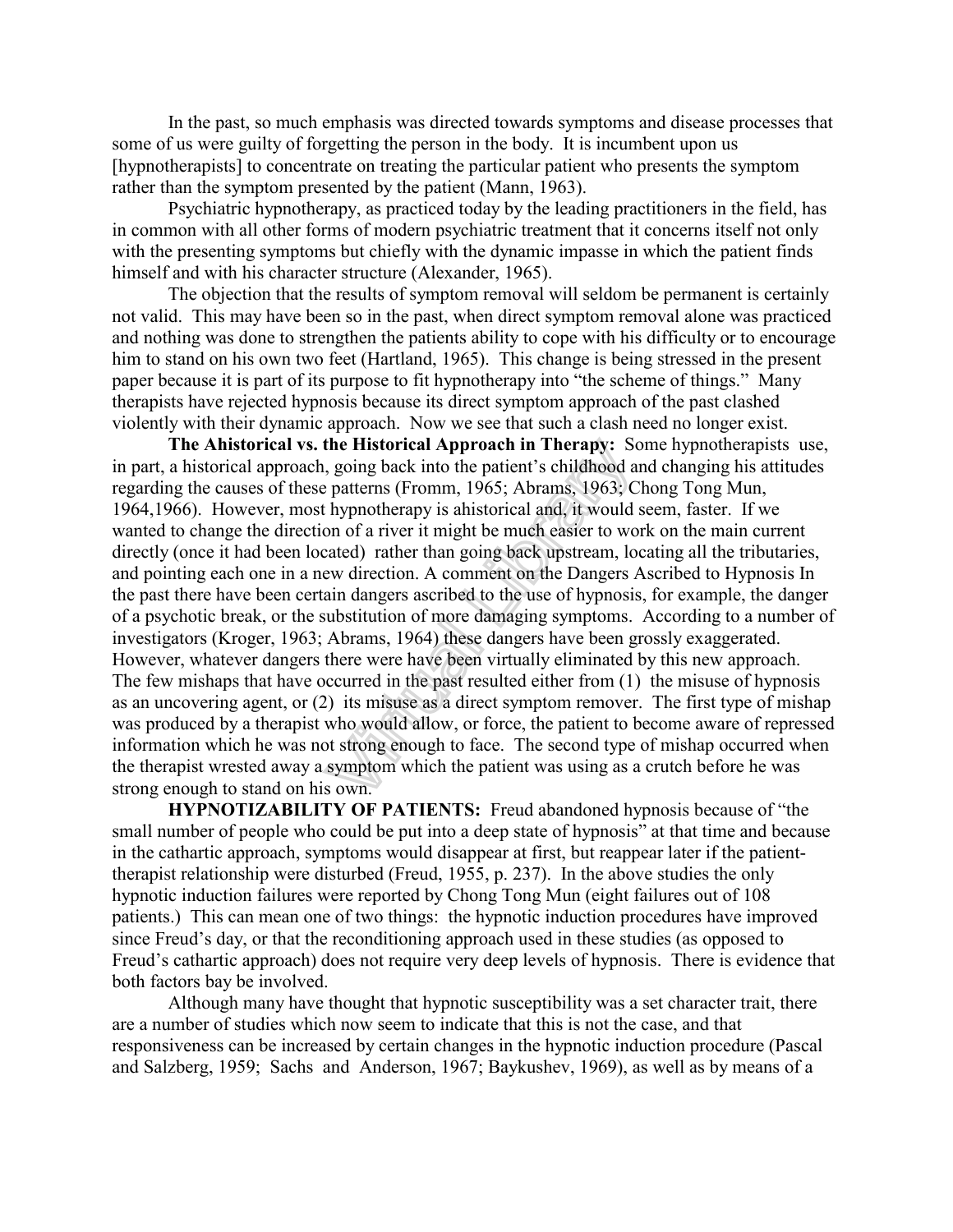pre-induction talk aimed at insuring a positive attitude, an appropriate expectancy and a high motivation toward hypnosis (Dorcus, 1963; Barber, 1969; Barrios, 1969).

With regard to the depth of hypnosis required for the reconditioning approach to work, there are a number of therapists who feel that only a light state of hypnosis is necessary (Van Pelt, 1958; Kline, 1958; Kroger, 1963) A study by Barrios (1969) gives this contention some support; it was found that an increase in the conditioning of the salivary response could be produced almost as effectively by lighter levels of hypnosis as by deeper levels.

 The latter point brings us to the question of whether hypnotic induction is necessary at all for the re-conditioning approach to work. Judging from the work of Wolpe (1958) it would appear that hypnosis is not an absolutely necessary requirement. This would also be supported by the work of Barber (1961, 1965) who found that hypnotic phenomena could be produced without a prior hypnotic induction. However, the real question to be answered is not whether hypnotic induction is absolutely necessary, but whether it can further facilitate the conditioning process. Wolpe, himself, concedes the hypnosis apparently does facilitate the conditioning: "Patients who cannot relax will not make progress with this method. Those who cannot or will not be hypnotized but who can relax will make progress, although apparently more slowly than when hypnosis is used." (Wolpe, 1958, p. 141; italics added). Also, although Barrios' (1969) study indicated that conditioning could be increased during lighter levels of hypnosis, it was also found that there was no increase in conditioning with those subjects indicating no response to the hypnotic induction.

 As pointed out in the theory (Barrios, 1969), hypnotic and waking suggestion are on the same continuum and hypnotic induction should be looked upon as a procedure whereby we can increase the probability of getting a more positive response to suggestion. The next question to be decided now is not so much whether hypnotic induction procedures increase responsiveness (this is fairly well accepted, e.g., Barber, 1969) but what variables in the hypnotic induction are playing the key roles and what can be done to strengthen the effectiveness of these factors.

**Comparison with Psychoanalysis and Behavior Therapy:** In Wolpe's comparison of his and the psychoanalytic approaches (Wolpe, Salter, and Reyna, 1964), we find the following: Based on all psychoneurotic patients seen, the number of patients cured or much improved by psychoanalysis was 45% in one study involving 534 patients and 31% in the other study involving 595 patients (the only two large scale studies in the literature on psychoanalysis). The average duration of treatment for the improved patients (given only for the first study) was three to four years at an average of three to four sessions per week, or an average of approximately 600 sessions per patient. For Wolpe's approach we find that, based on all patients seen, the recovery rate was 65% in his own study involving 295 patients (usually reported as 90% of 210 patients) and 78% in a study by Lazarus involving 408 patients. The duration of treatment for the improved patients was an average of thirty sessions in the former and fourteen in the latter.

 Averaging the above figures, we find that for psychoanalysis we can expect a recovery rate of 38% after approximately 600 sessions. For Wolpian therapy, we can expect a recovery rate of 72% after an average of 22 sessions, and for hypnotherapy we can expect a recovery rate of 93% after an average of 6 sessions. It is interesting to note the negative correlation between number of sessions and percentage recovery rate. At first sight this seems paradoxical. However, if a form of therapy is truly effective, it should not only increase recovery rate, but also shorten the number of sessions necessary (as well as widen the range of cases treatable).

**The Need for a Rational Explanation:** In spite of all the encouraging reports, there continues to be considerable hesitation on the part of psychotherapists to use hypnosis. Hypnosis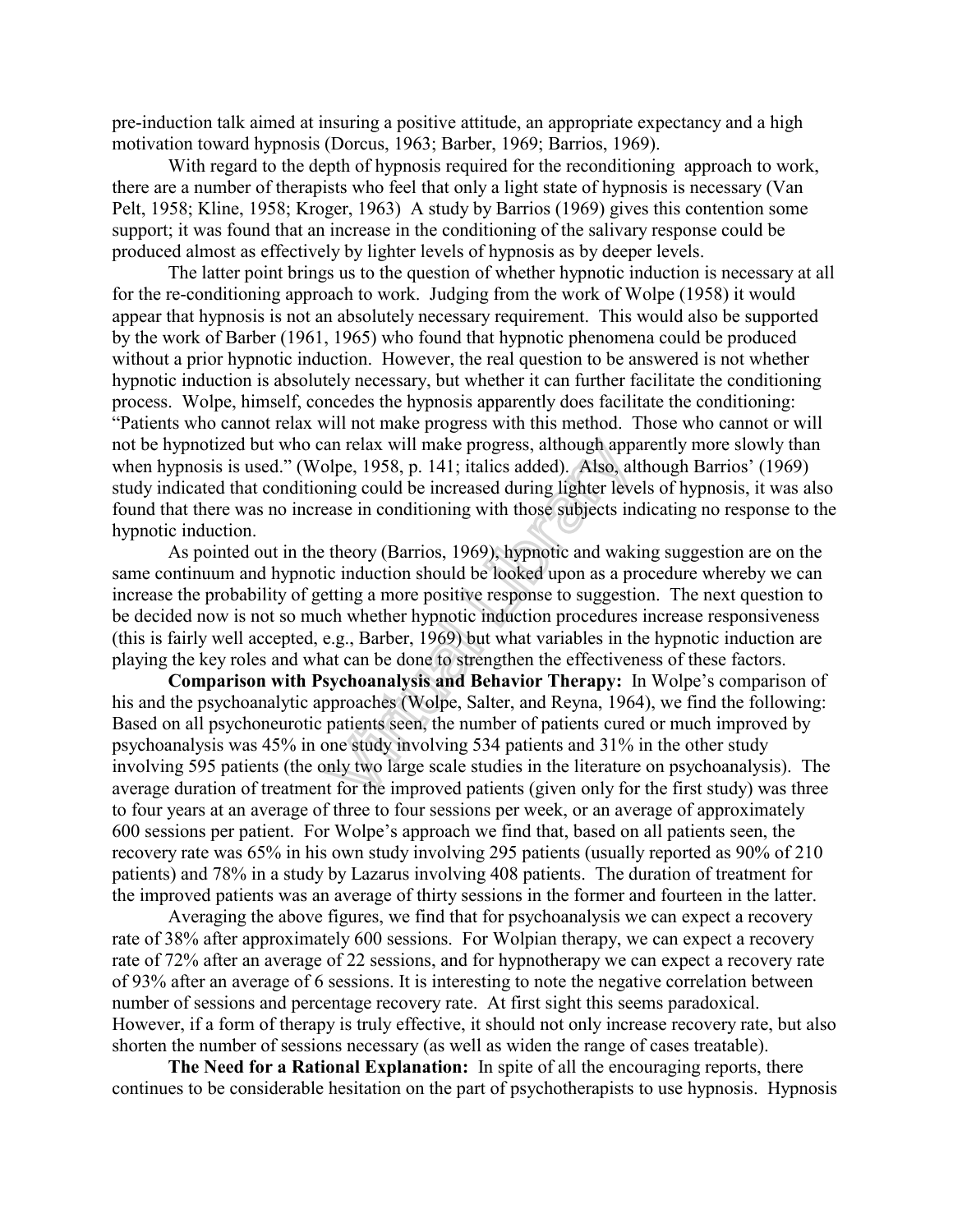is still looked upon as an ôunknownö by most therapists. They are as yet not aware of any reasonable rational explanation for hypnotic phenomena that would satisfy them, one that would tie these phenomena down to observable facts and laws. As long as hypnosis continues to exude an air of mysticism and charlatanism, it will continue to be rejected by many, no matter how great the claims on its behalf.

**An Explanation Based on Principles of Conditioning:** The experienced therapist really should not be so surprised at the effectiveness of hypnosis in facilitating therapy. Hypnotic induction can be looked upon as a technique for establishing a very strong rapport, for establishing a greater confidence, a greater belief in the therapist, whereby the latter's words will be much more effective. As Sundberg and Tyler (1962) point out, one of the common features among all methods of psychotherapy is the attempt to "create a strong personal relationship that can be used as a vehicle for constructive change. It is a significant fact that many theoretical writers, as their experience increases, come to place much more emphasis on this variable." (pp.293-294).

 The question still remains, however, what exactly is the process whereby "mere words" can produce such great changes in personality. As pointed out in Barrios' (1969) theory of hypnosis, the ability of words to produce behavior changes is really not so difficult to understand if we are familiar with the principles of higher-order conditioning. First of all, we know that words can act as conditioned stimuli.

**Pavlov recognized this fact:** Obviously for man speech provides conditioned stimuli which are just as real as any other stimuli. Speech, on account of the whole preceding life of the adult, is connected up with all the internal and external stimuli which can reach the cortex, signaling all of them and replacing all of them, and therefore it can call forth all those reactions of the organism which are normally determined by the actual stimuli themselves (Pavlov, 1960, p. 407). Now, according to principles of high-order conditioning we know that by paring word B with word A we should transfer the response produced by word B to word A and consequently anything that would evoke word A. Thus, for example, if we wanted to condition a person to be more relaxed in the presence of people, we would pair the words "people" (A) and 'relaxed" (B), using a sentence or suggestion such as, 'From now on you will find yourself more relaxed in the presence of people." Mower's theoretical formulations on the sentence as a conditioning device (Mowrer, 1960) tend to support this contention.

 Of course, we know that under ordinary circumstances suggestions are not always accepted (and thus conditioning doesn't always result when an appropriate suggestion is given). Why is this? Osgood (1963) holds that a suggestion will tend to be rejected if it is incongruent with the subject's previously held beliefs and attitudes or his present perceptions. It would seem that if there were some means of eliminating the latter we should be able to have a suggestion more readily accepted and thus facilitate the higher-order conditioning. Hypnosis is such a means. Thus we come to the reason hypnosis is so effective in facilitating therapy: the incongruent perceptions, beliefs, and attitudes are kept from interfering with the suggestion (and thus with the conditioning).

**As put by Pavlov:** The command of the hypnotist, in correspondence with the general law, concentrates the excitation in the subject (which is in a condition of partial inhibition) in some definite narrow region, at the same time intensifying (by negative induction) the inhibition of the rest of the cortex and so abolishing all competing effects of contemporary stimuli [present perceptions] and traces left by previously received ones [previously held beliefs and attitudes].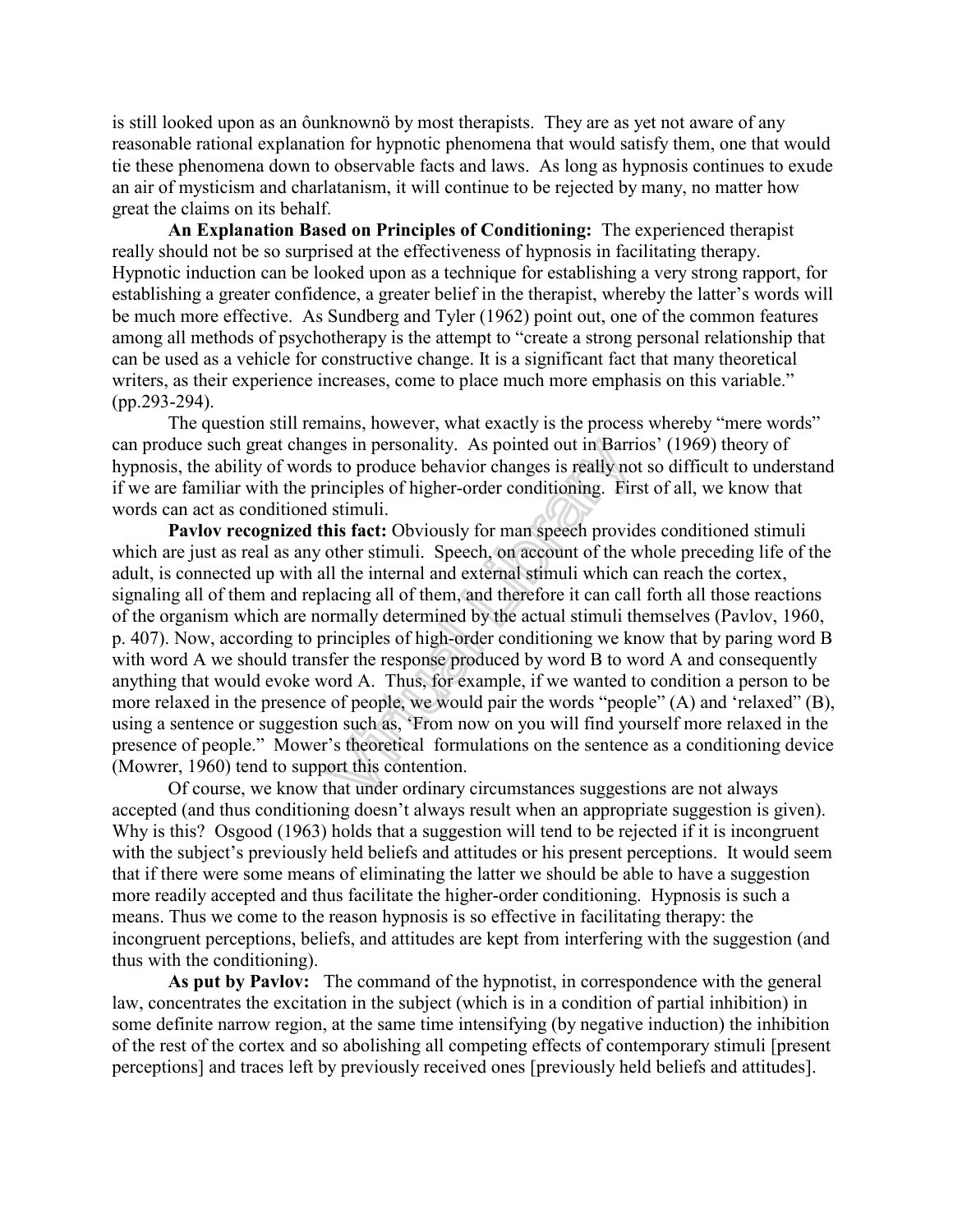This accounts for the large and practically insurmountable influence of suggestions as a stimulus during hypnosis as well as shortly after it (Pavlov, 1960, p. 407; italics added).

 As an illustration, let us say we wanted to change a patient's self-image from that of an inadequate person to a more self-confident one. If under ordinary circumstances we suggested that he would no longer feel inadequate, it would most likely accomplish little. This is because the patient's negative self-image, usually ever-present and quite dominant, would quickly suppress any positive image suggested, or at least keep it from being too vivid or real. But in the hypersuggestible hypnotic state conditions are different. The patient's negative self-image is now more easily inhibited and should therefore be less likely to interfere when we attempt to evoke the positive self-image through suggestion. As a result, the conditioning can take place and new associations can be made. The person can truly picture himself feeling self-confident in various situations and these new conditioned associations in turn can lead to new behavior. This new attitude can now become permanent by means of self-reinforcement, just as his old negative attitude had been kept permanent by self-reinforcement. As long as the patient has negative attitudes, these are self-reinforcing. They lead to his tensing up, acting awkward and making numerous mistakes. Also, he is unlikely to believe any praise or any positive occurrences should they chance his way. But if this negative self-image has been replaced by a positive one, the opposite cycle can result. Being more confident and relaxed he will naturally be more likely to be accepted. Also, he will now be more open to believing and accepting praise and positive outcomes.

**HYPNOSIS: ABSTRACT:** A comprehensive theory of hypnosis is presented which attempts to explain the three main aspects of hypnosis in terms of principles of conditioning and inhibition.

(1) Hypnotic induction is explained as a conditioning procedure for producing an inhibitory set. (2) Hypnotic phenomena (increased responsiveness to suggestion) occur because this set can inhibit stimuli (both sensory and cognitive) which would ordinarily contradict the suggested response. (3) Post-hypnotic behavior changes are explained as occurring through a process of higher-order conditioning; this conditioning being facilitated by the inhibitory set which inhibits stimuli that would be incompatible with the new association. The theory is felt to be broad enough to cover not only hypnosis and suggestion, but also such related areas as persuasion, the placebo effect and faith, as well as throw added light on the area of conditioning.

**A THEORY OF HYPNOSIS: AN EXPLANATION OF HYPNOTIC INDUCTION, HYPNOTIC PHENOMENA, AND POST-HYPNOTIC SUGGESTION:** Throughout the years many extraordinary phenomena have been attributed to the effects of hypnosis and great claims made as to its efficacy in therapy. Yet, in spite of such claims, it seems that there continues to be relatively little interest shown in it by the psychological and psychiatric community. Why?

 It is felt that the reason for the continued apathy toward hypnosis is not that the claims made for it are untrue or exaggerated, but that it is still virtually an unknown. This unknown quality has led to the arousal of fears (an innate response to an unknown), many misconceptions and various unjust criticisms, and, consequently, rejection or avoidance of the area. What we are in need of, then, is a rational theory or explanation of hypnosis, one that will tie it down to known laws and facts. and, thus, help us to make the most of this vast, unexplored area.

**The following theory is presented as an attempt at achieving this goal.** The theory will be divided into three major sections, one each for what is felt are the three major aspects of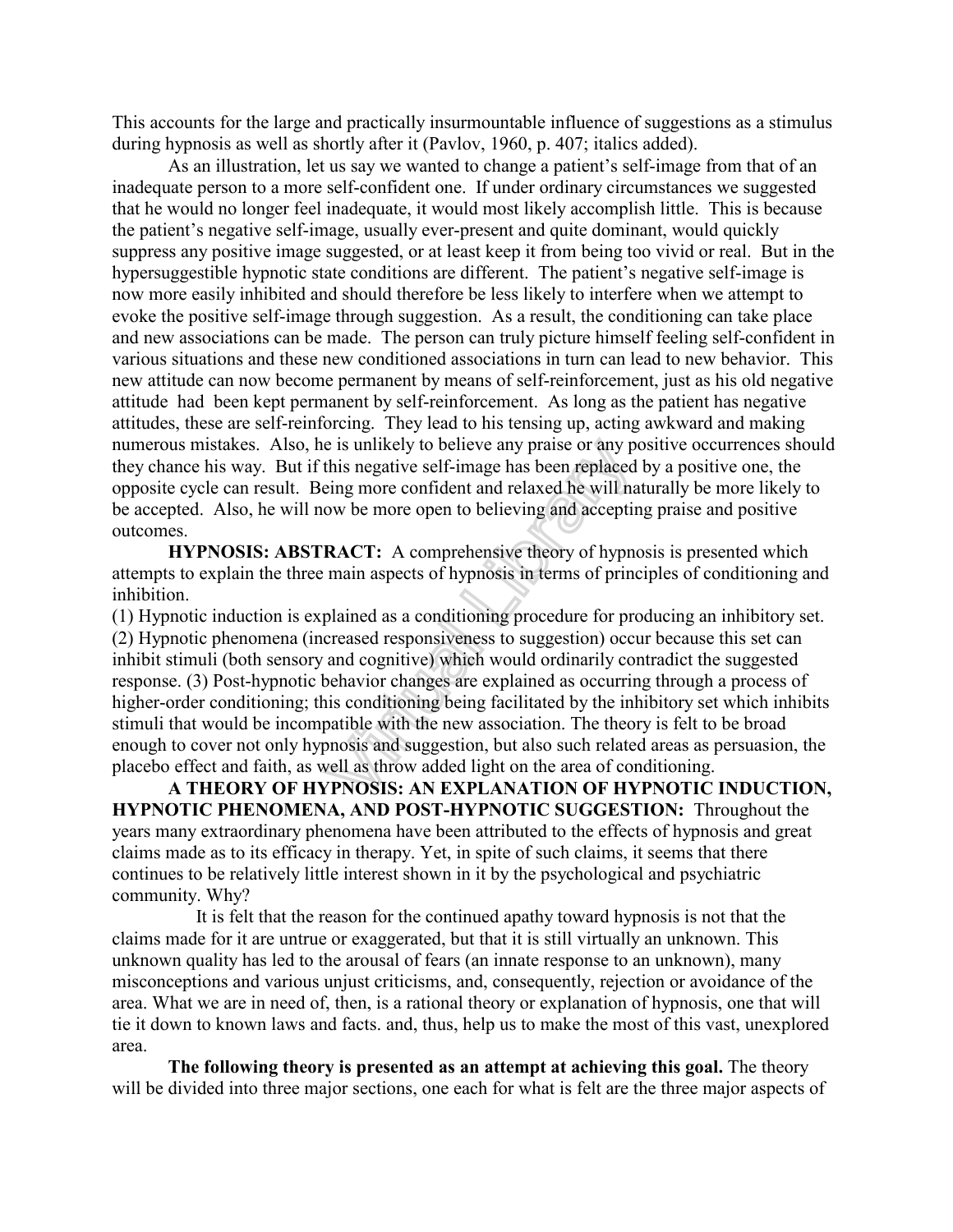hypnosis. Each section will start off with definitions of terms, then the major hypotheses and their corollaries will be presented together with available evidence in support of them, followed by suggestion for further tests. There are a total or seven hypothesis making up the theoretical system. Hypotheses I - III deal with the first aspect, the hypnotic induction Hypotheses IV and V deal with the second aspect, hypnotic phenomena. Hypotheses VI and VII deal with the third aspect, post hypnotic suggestion. The reason for dividing the theory into three sections is to emphasize the fact that when one attempts to explain hypnosis, he has to do more than just explain hypnotic phenomena. He has also to explain how the hypnotic state was produced and how hypnosis can produce post-hypnotic behavior changes. Most previous theories deal only with hypnotic phenomena, per se.

 The overall explanation presented will he based mainly on principles of conditioning and inhibition delineated in the postulates. Briefly, hypnotic induction will be explained as the conditioning of an inhibitory set, a set which increases responsiveness to suggestion by inhibiting stimuli and thoughts incompatible with a suggested response. The various hypnotic phenomena, including the phenomenon of post-hypnotic suggestion, will then be explained in terms of this set. The theory presented herein was part of a doctoral dissertation completed in 1969 at the University of California, Los Angeles. The work was supported in part by a Public Health Ser<sub>i</sub>vice fellowship (MPM-13, 264-cl) from the National Institute of Mental Health, Public Health Service.

**BASIC POSTULATES:** One of the major purposes of any theory or explanation should be to tie the phenomena to be explained down to known laws. This can be done by first stating the known laws and then showing how the theory (the system of hypotheses explaining the phenomena) can be deduced from these laws or can be shown to be compatible with them. In what follows, we will present the known "laws" (the postulates) that the theory of hypnosis will be tied down to.

 As the reader goes through the postulates, he should keep in mind that at the present stage the science of psychology has not yet advanced to the point where we can really speak in terms of "laws," in the sense of firmly established and accepted laws. Thus, he is not expected to accept absolutely the validity of the postulates. However, it is felt that sufficient evidence will be presented to show that these postulates are reasonable approximations to established laws. How close an approximation they are will, to a large extent, be mirrored by how valid are the hypotheses and corollaries deduced from these laws. Thus, if the hypo<sub>i</sub>theses of the present theory are tested and validated, then the validity of the postulates themselves will be further strengthened.

**\* Postulate I. Reciprocal Inhibition:** When an organism is attending or responding to one Stimulus, there will be a reciprocal inhibition of incompatible stimuli and responses. Sherrington (1906, 1940) was one of the first to discover the phenomenon of reciprocal inhibition. He found that "incompatible movements such as turning the eyes to the right and left are so controlled in their nerve centers that with increased activity of one muscle goes decreased activity of its antagonist. The same type of inhibition is observed in human attention and distraction, since in attending to one object, you cease attending to another." (Woodworth and Schlosberg, 1954, p. 669).

 The latter contention is supported by the work of Hernandez-Peon (1959) who has shown that when an organism is attentive to one stimulus other stimuli impinging upon it tend to be inhibited. This centrifugal inhibition of afferent sources has been demonstrated for all sense modalities (Lindsley, 1961). Which stimulus will be most likely to be attended or responded to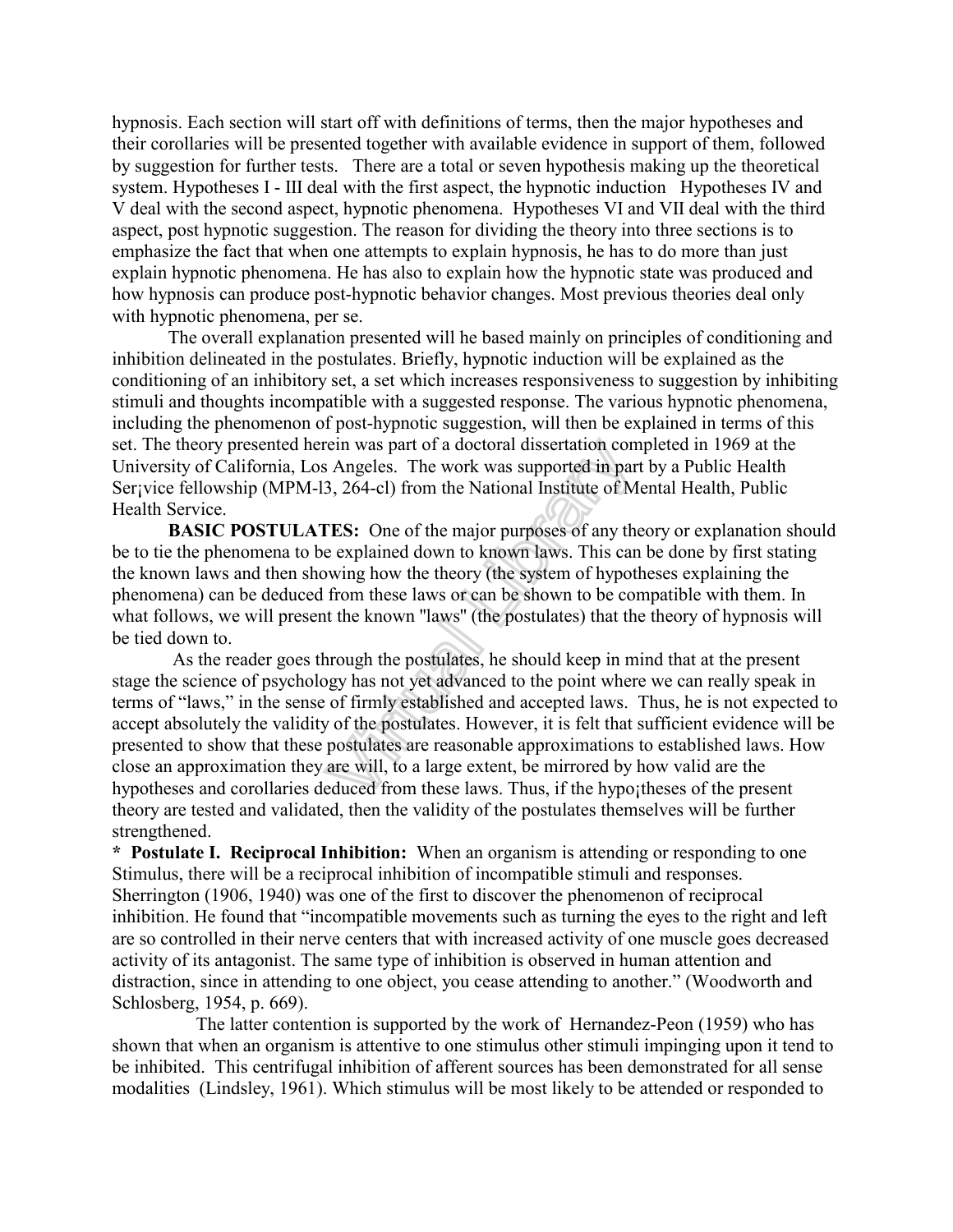(and, therefore, which stimuli will be inhibited) in a given situation will depend on a number of different factors, such as: stimulus intensity, novelty of the stimulus, acquired significance of the stimulus, sense modality, etc. (Berlyne, 1960). Some types of stimuli, then will have preference or dominance over others, and they, in turn, will have dominance over others, and so on, thus forming a "stimulus dominance hierarchy" (SDH).

**\* Corollary 1:** If a dominant stimulus is itself inhibited or eliminated, those stimuli below it in the hierarchy which it was reciprocally inhibiting will now be responded to more strongly. **\* Postulate II.**

**\* Cognitive Stimuli:** Behavior is determined by cognitive stimuli as well as sensory stimuli. We know that an organism's behavior in a given situation can be determined by certain innate behavior patterns. A pin prick will evoke a pain response (withdrawal of the injured part, crying out, heart racing, palms sweating, etc.); salt on the tongue will elicit salivation; stimulation of the erogenous zones will evoke certain patterns of physiological res¡ponses; etc. Such stimulation seems to trigger built-in or innate patterns of behavior. But we also know that organisms do not always make the same response to the same stimulus. Learning or conditioning can and does play a very big part, especially with humans, in modifying be¡havior. For example, the response resulting from stimulation of the erogenous zones will vary from individual to individual as a result or the individual's previous experience; i.e., his previous conditioning. If a person has been taught that sex is something dirty and bad, he could easily respond with feelings of disgust or guilt rather than with the normal (ôbuilt inö) sexual response. Thus, we can say that stimulation can also trigger ôacquiredö or learned patterns of behavior.

One way of conceptualizing this modification of behavior by learning is to think of the organism as reacting not only to sensory stimuli but reacting as well to what may be called memory, recorded. or "cognitive" stimuli. A sensory stimulus can be defined as coming to the organism via the sensory pathways. A ''cognitive stimulus" will herein be defined as a stimulus emanating from engrams (permanent traces or recordings of past experiences in the brain). It is postulated that this stimulus is as potentially capable of initiating and directing behavior as any sensory stimulus. This means, for instance, that a stimulus dominance hierarchy can be made up of both sensory and cognitive stimuli.

 These engrams are felt to he formed through a process of conditioning (see Postulate III, below) and are triggered by the conditioned stimulus. This conditioned stimulus can be either a sensory stimulus or another cognitive stimulus. For example, the thought of a steak (a cognitive stimulus) can be triggered by the smell of a steak cooking (a sensory stimulus) or the thought of a particular restaurant specializing in steaks (a cognitive stimulus). Under the heading of cognitive stimuli we would find such things as thoughts, images, beliefs, sets, values, attitudes, ideas, etc. A cognitive stimulus can also be looked upon as the equivalent of Hull's (1933) "pure stimulus act", Tolman's (1932) "expectancy", Osgood's (1948) "representational mechanism", etc.

 The reason for using the term "cognitive stimulus'' rather than such terms as "expectancy," "thought," or "cognition" is that inclusion of the term "stimulus" more strongly implies action. In the past, cognitive theorists have been usually criticized for leaving their subjects ''lost in thought''.

 Support for the contention that permanent records of previous experience (engrams) are stored in the brain comes from at least two sources. First, there is the work done by Penfield (1954) where he has reported that electrical stimulation of the temporal cortex of humans causes the subject to experience images so vivid that they are difficult to tell from reality. These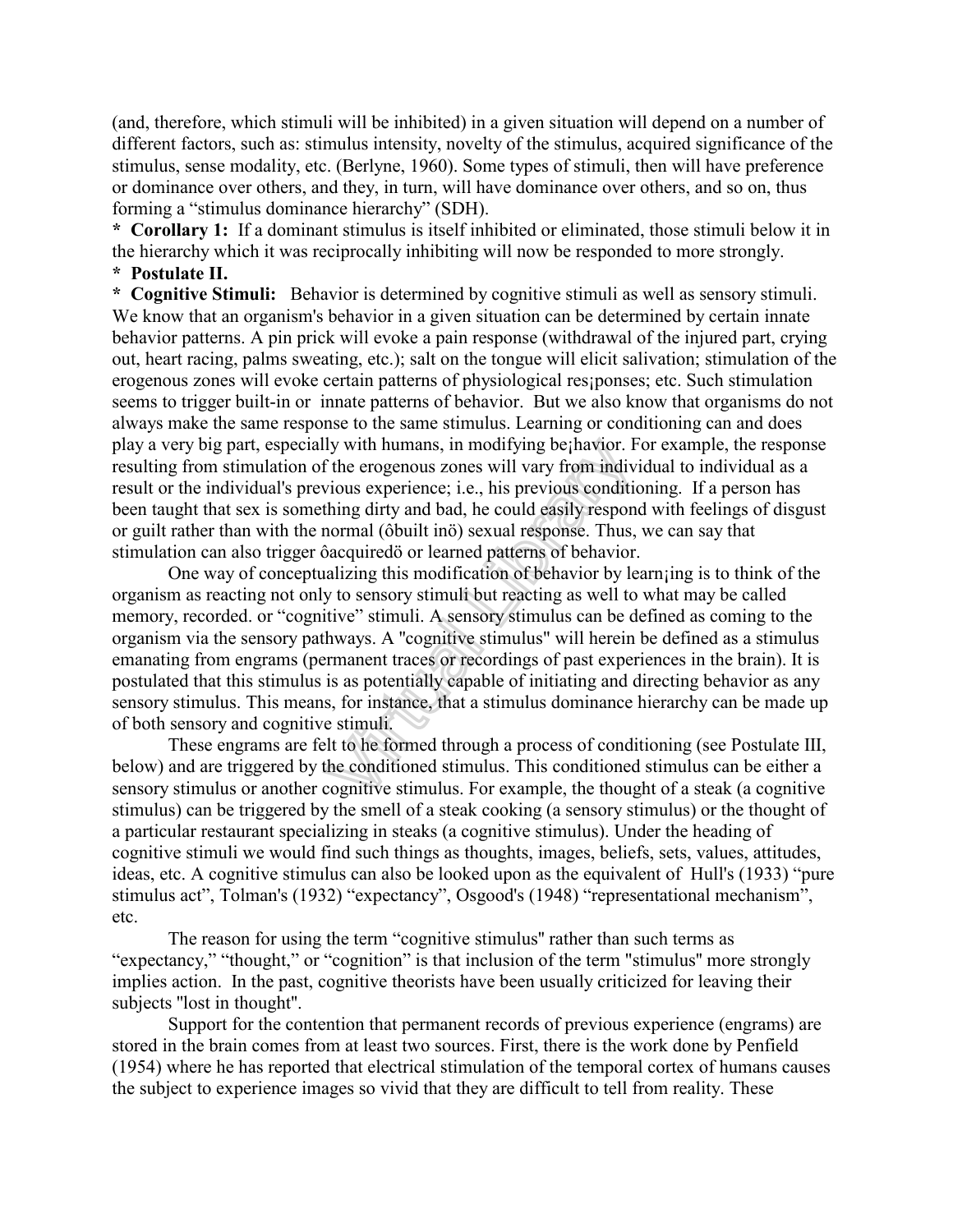hallucinations are reenactments of actual experiences from the recent or distant past. ("Both old and recent memories are evoked with equal ease.'') ''In general, the recollections produced by stimulation seem to be as clear as they would be seconds after the experience. In fact, they are apparently as clear as they were during the ex†perience... It is an episode in which action goes forward and the patient is an actor. He may seem to see and hear and react as well.'' (p. 99)

 The work of Penfield ties in with clinical reports that brain tumors in the temporal cortex can also lead to complex and elaborate hallucinations (Weinberger and Grant, 1940). It is proposed that the irritation due to the tumor and the electrical stimulation both serve to trigger the engram which, in turn, leads to the hallucinations.

 A second source of evidence in support of the existence of engrams which might be used is the recent work which implicates RNA in the process of memory storage. These studies, summarized in a number of recent articles and books (Brazier, 1964; Landauer, 1964; Gaito and Zavala, 1964; Jacobson, 1966), suggest that previous experiences are recorded in the brain by restructuring of the RNA molecule. According to Landauer (1964), for example, when two stimuli, the CS and US, are paired, RNA representing the CS enters the neurons activated by the US. The result of incorporating the new RNA, which represents the CS, alters the recipient. or US cells, so as to make them more likely to fire in the presence of the spreading electrical activity generated by the CS. Thus, the engrams we are talking about could be thought of as the restructured RNA molecules that have entered the neurons normally activated by the US. A cognitive stimulus would be the stimulation propagated by the altered US cells upon stimulation by the CS.

 One very important implication from the above engram concept is that all recorded experiences are subject to "replay" if the appropriate engram is triggered. Extinction or forgetting would be explained in terms or an interference hypothesis; that is, ôreplayö would fail to occur if there were more dominant stimuli present which led to responses incompatible with the response evoked by the CS. If these competing responses could be eliminated, then the appropriate engram could be triggered (i.e.. the appropriate cognitive stimulus could be evoked).

# **\* Postulate III.**

**\* Conditioning:** If an organism attends to two stimuli occurring in close contiguity, these two stimuli will become associated so that upon later occurrence of the first stimulus the reaction to the second will occur.

**This postulate is essentially the "S-S Contiguity":** interpretation of conditioning with the added stipulation that the organism must be aware of or attentive to the two stimuli. This awareness or attention addendum has recently been shown to be necessary by a number of investigators: Guthrie (1959); Speilberger (1962) Dulany (1962); Maltzman (1966); and Trabasso and Bower (1968). Thus, according to this postulate, (1) association occurs between stimuli and not a stimulus and response as called for by the S-R approach; and (2) contiguity of the attended stimuli is the necessary and sufficient condition for conditioning to take place and not drive or need reduction as called for by the "Law of Effect" approach. It is the authors opinion that the evidence indicates that this is the more general and parsimonious of the three major systematic points of view that have dominated the psychology of learning (namely, the S-S Contiguity, the S-R Contiguity and the S-R Effect approaches).

 As pointed out, the S-S Contiguity approach says first of all that association occurs between stimuli and not between a stimulus and a response. This, of course, does not mean that a stimulus cannot become associated with a response. The S-S position would explain an association between a stimulus, S1 and a response, R2, by positing that the association takes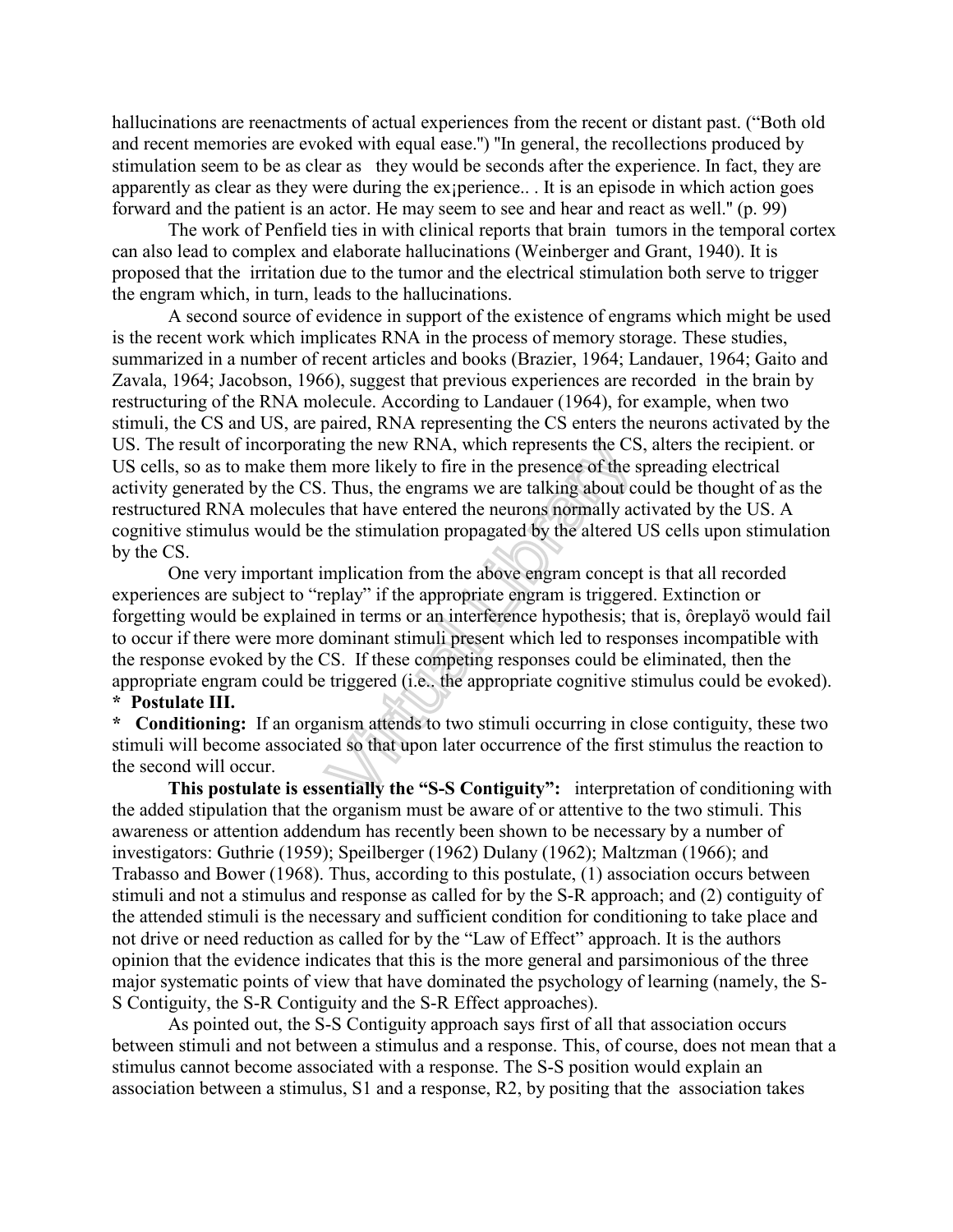place between S1 and S2 where S2 is a stimulus which normally evokes R2. It is felt the S-S position is more general than the strict S-R approach because as well as explaining association between stimuli and responses, it can also explain the formation of associations between stimuli where no visible response is involved. (One of the major shortcomings or the S-R position, we feel, has been that it is more difficult for S-R theorists to conceive of conditioning taking place when no visible response is known to occur.) Evidence in support of the contention that associations can take place between stimuli without necessitating a response comes from a number of areas of study.

### **Among them are:**

(1) sensory preconditioning,

(2) perceptual learning, and

(3) learning without overt response. An extensive review of these areas can be found in Kimble (1961).

 In addition to saying that associations take place between stimuli, Postulate III states that contiguity of the stimuli in the focus of attention is the necessary and sufficient condition for the association to take place. This is opposed to the "Effect" position which proposes that, in addition to contiguity, some form of drive or need reduction is necessary for the association to take place. Although there is no denying that reward or drive reduction can facilitate conditioning, there is considerable evidence to show that conditioning can, however, still take place without the necessity of drive reduction.

 The evidence against a strict "Effect" position comes from several areas of study (also reviewed in Kimble, 1961).

#### **These are:**

(1) the latent learning studies,

- (2) the saccharine studies,
- (3) the exploration studies, and

(4) the brain stimulation studies, in addition to the sensory preconditioning and perceptual learning studies already mentioned.

**\* Corollary 2:** Whatever would raise the stimuli to be paired in the stimulus dominance hierarchy should facilitate the conditioning. This follows from the postulate since the latter states that the CS and US must be in the focus of attention to be paired. If there are other, more dominant, stimuli present, this condition will not be met.2 Thus, anything that would inhibit competing stimuli should facilitate conditioning. **\* Corollary 3:** Words can act as conditioned stimuli which can evoke cognitive stimuli mediating responses similar to those evoked by the original unconditioned stimuli. Pavlov was one of the first to recognize that words could act as conditioned stimuli.

 ''Obviously for man speech provides conditioned stimuli which are just as real as any other stimuli. . . . Speech on account of the whole preceding life of the adult, is connected up with all the internal and external stimuli which can reach the cortex, signaling all of them and replacing all of them, and therefore it can call forth all those reactions of the organism which are normally determined by the actual stimuli themselves." (Pavlov, 1960, p. 407)

 That words can act as conditioned stimuli is supported by a number of experiments. As pointed out by Platinov (l959), Vasileyva found that he could condition a stable defensive motor response to the word ''bell''. Hudgins (1933) was able to condition the pupils of his subjects eyes to contract upon thinking the word ''contract''. Menzies (1941), by associating the word ''crosses'', with immersion of the hand in cold water, was able to condition his subjects so that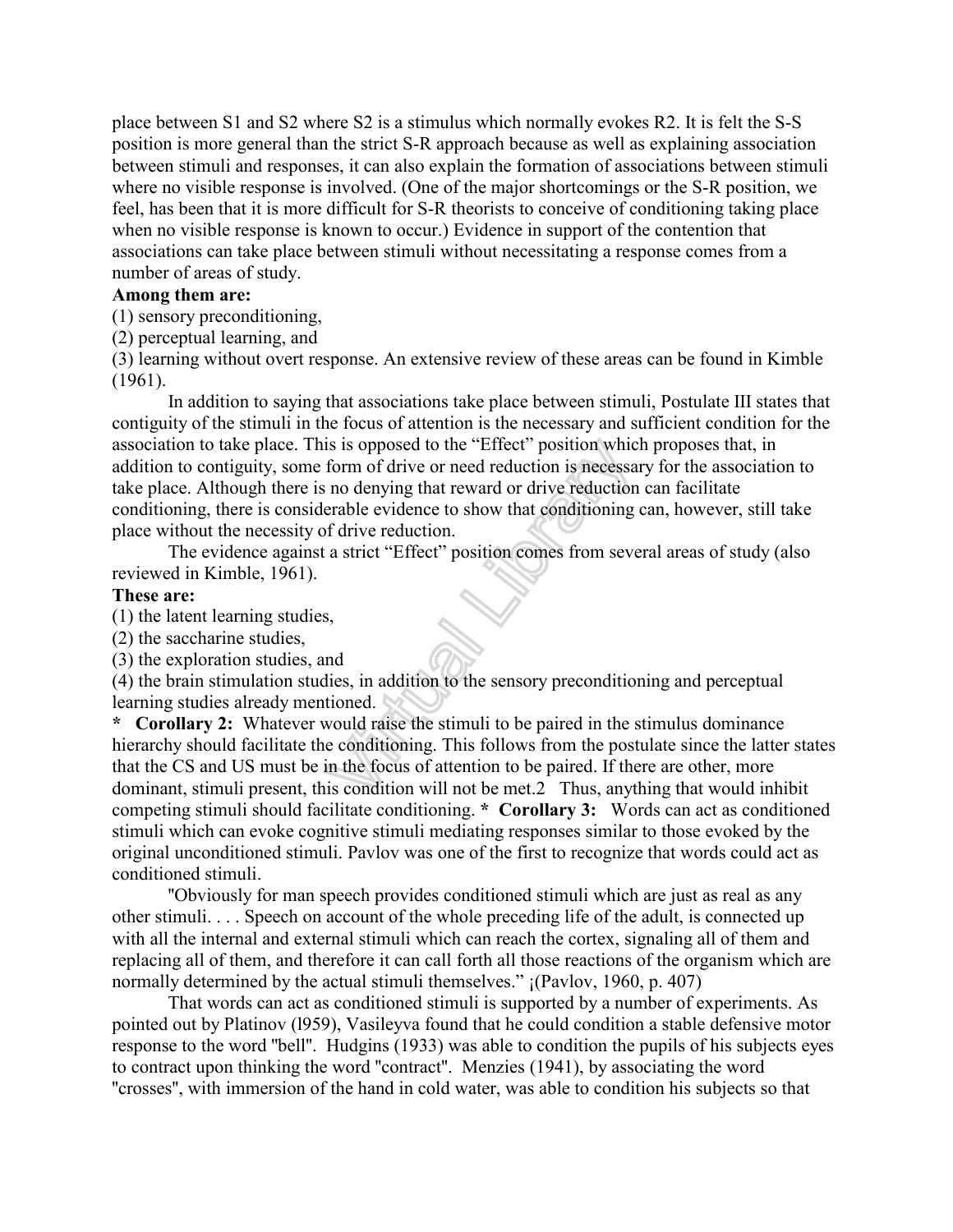when they said the word "crosses" a drop in the temperature of the hand resulted. This contention is also concurred with by Hull: "In the suggestion experiments the words of the experimenter presumably are merely performing the function served by the arbitrary sounds, temperatures, etc. (conditioned stimuli) in the conditioned reflex experiments." (Hull. 1933, p. 280)

 An interesting point to ponder is that the reinforcing effects of the drive reducers (such as food and sex) might themselves be subsumed under a stimulation explanation of reinforcement. This is the case if we consider the possibility that it is the drive reducer's resulting stimulation of arousal which plays the major role in reinforcement rather than reduction of a drive, per se. This seems to fit in with the position taken by Sheffield's (1966) ''Drive Induction" and Miller's (1963) ''Go-Mechanism".explanation of drive reduction in conditioning. The reason that most drive reducers can be such effective reinforcers could be that they are stimuli which, due to their high arousal value, would be placed high in a stimulus dominance hierarchy, as well as place any stimulus they become associated with high in the hierarchy.

 That words can evoke responses similar to those evoked by the unconditioned stimuli they are a substitute for is also supported by the available evidence. For instance, Schultz (1950), Vandell, Davis and Uugston (1943), Max (1937), and Jacobson (1938), among others, "have shown quite satisfactorily that thought can give rise to specific patterns of muscular tension and activity, particularly in those muscles that are symbolically represented in the thought in question." (Weitzenhoffer, 1953, p. 246). There are also a number of experiments where it has been shown that various physiological and perceptual responses can be evoked by means of waking suggestion. These are best summarized in Barber's two review articles on the physiological effects of suggestion (1961, 1965). Among the responses he reports evoked by waking suggestion, we find such things as heart acceleration and deceleration, color blindness, deafness, autonomic changes. salivation, analgesia, and allergic dermatitis. (Heart acceleration, for example, could be produced by words associated with fear-producing stimuli; i.e., by suggesting something fearful.)

**\* Corollary 4:** A reciprocal inhibitory response can be conditioned like any other response if it occurs contiguously with the conditioned stimulus. First of all, we know that an inhibitory response can be conditioned just like any other response. For example, Pavlov (1960), referring to experiments in his laboratory by Volborth, concluded that "if an inhibitory stimulus is applied simultaneously and repeatedly for short periods of time together with some neutral stimulus, the latter also develops an inhibitory function of its own." (p. 106; see also p. 404)

 Under Postulate I we saw that when an organism is responding to one stimulus, there occurs a reciprocal inhibition of any stimuli that would lead to incompatible responses. The case in favor of the contention that this type of inhibitory response can be conditioned is very nicely presented by Wolpe (1958) in his book, Psychotherapy by Reciprocal Inhibition. For example, among other things, he refers to Pavlov's experiment where a strong electric current was made the conditioned stimulus for a feeding response in a dog:

 "The current was in time gradually increased (with feeding) until it was extremely strong, but even then no defensive reaction was manifested. In other words, the pathways normally connecting the electrical stimulus with the defense reaction had become inhibited. It would appear that at every stage of the experiment the performance of the feeding response involved a reciprocal inhibition of the mild defense reaction aroused by the electrical stimulus. After many repetitions of the procedure, in the course of which the current was gradually stepped up, so great a degree of conditioned inhibition of the defense reaction to the current was established that even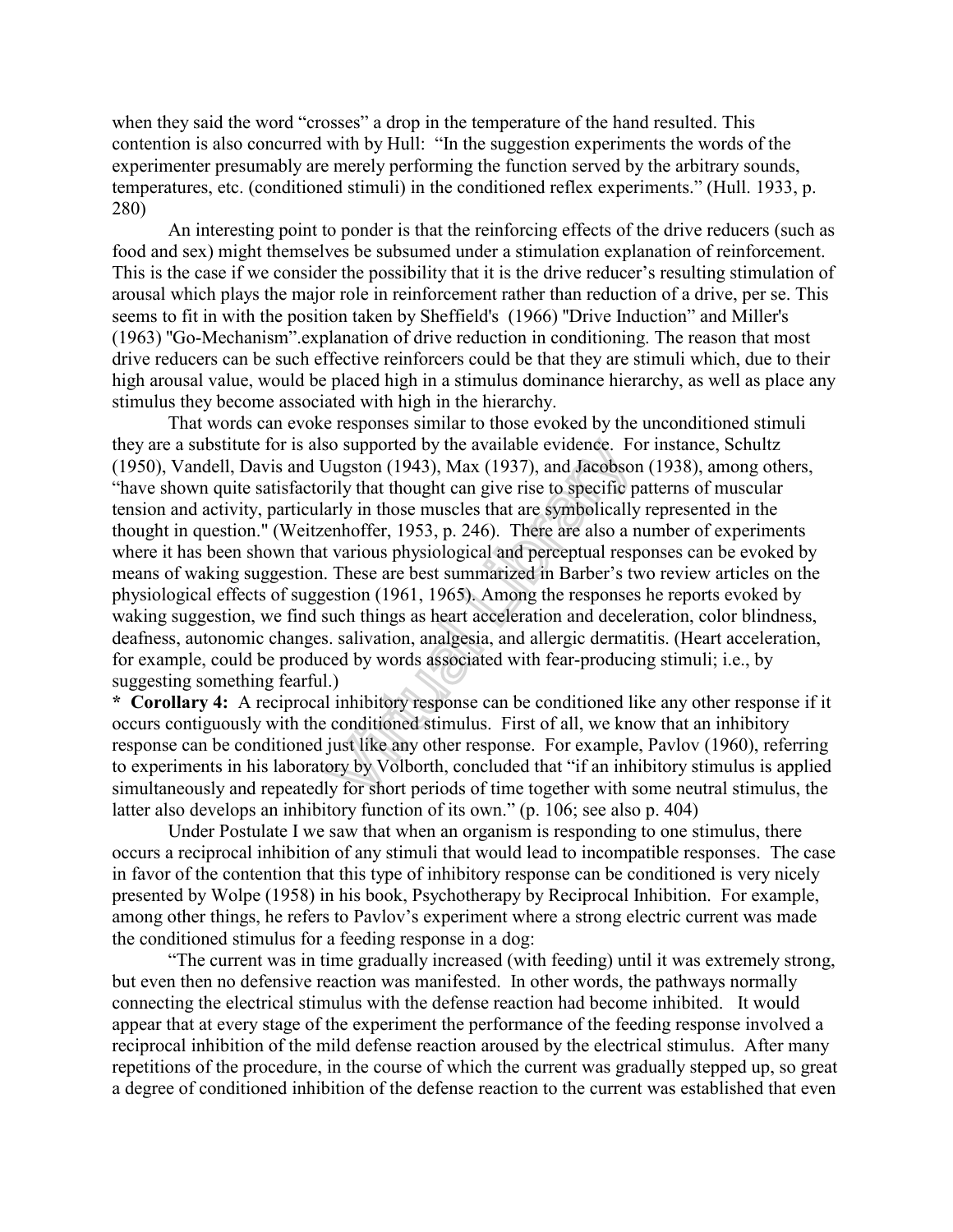very strong electrical stimuli were unable to evoke that reaction, but evoked only the feeding response." (Wolpe, 1958, p. 30)

 The important thing to note here is that in conditioning the feeding response, the inhibitory response --inhibition of the defense reaction-- was simultaneously being conditioned. Wolpe also cites as evidence various experiments done on cats whereby neurotic anxiety reactions were overcome by opposing them with feeding reactions. To this evidence can be added Watson's "Peter and the Rabbit" experiments wherein a phobia of rabbits was gradually extinguished by having the child eat his meals in the presence of the feared rabbit. (Watson, 1957, pp. 172 - 175) Wolpe's position is apparently supported by at least one learning theorist. Osgood discussing what he refers to as "an hypothesis of reciprocal inhibition of antagonistic reactions" states that

 Simultaneous with every increment in excitatory habit tendency in the association of a given stimulus with a given reaction, there is also generated an equal increment of inhibitory habit tendency in the association of the same stimulus with the directly antagonistic reaction. In other words, simultaneous with learning any response, the S is also learning not to make the directly antagonistic response. (Osgood, 1948, p. 150)

**\* Corollary 5:** If a set to inhibit certain stimuli is conditioned to a given CS, the presence of this CS will facilitate the occurrence of any response that would ordinarily be interfered with by these stimuli. This corollary is derived from Postulates I and III. It is given substantial support by the work of Harlow on learning sets and error factor theory (Koch, 1959). In a number of experiments he has shown that when monkeys are given a series of different discrimination problems to learn, a "learning set" is gradually established which facilitates the making of new, different, discrimination responses. (The CS referred to in the postulate in this case would be any stimulus or stimuli which are always present from problem to problem, such as the presence of the experimenter himself.)

 Harlow explains this facilitation in terms of learned (conditioned) inhibition. He proposes a hypothesis similar to Wolpe's --that in learning to make a particular response the organism learns to inhibit all interfering or incompatible stimuli, or what he calls error factors (EF's). In fact, he goes so far as to say that "learning is nothing but suppressions or inhibitions of EF's" (Koch, 1959, p. 526). Harlow feels that when the monkey is asked to make a new discrimination response, this learned inhibition of EF's facilitates the making of the new response. This is because many of the EF's inhibited in learning the previous problems are potential interferers of the new response as well. Also in support of Corollary 5 is the fact (as pointed out by Harlow) that in most learning experiments the investigator often finds it quite advantageous to "adapt" his animals to the experimental situation prior to the start of the learning. ...Psychologists have been doing this for decades, e.g., "adapting" rats on a straightaway before training them on a multiple unit maze, thereby doubtless reducing error-producing factors in advance of the "learning" situation. (Koch, 1959, p. 526). This adaptation procedure can be looked upon as the establishment of a conditioned inhibition of irrelevant responses. This conditioned inhibition is evoked in the learning situation by the stimuli that are common to both the adaptation trials and the learning trials.

**EXPLANATION OF HYPNOTIC INDUCTION (HI):** In the following an attempt will be made to explain hypnotic induction in terms of the principles of conditioning and inhibition outlined in the above postulates. It will be shown how the hypnotic induction can be explained as the conditioning of an inhibitory set --a set which increases responsiveness to suggestion by inhibiting stimuli (sensory and cognitive) incompatible with the suggestion. This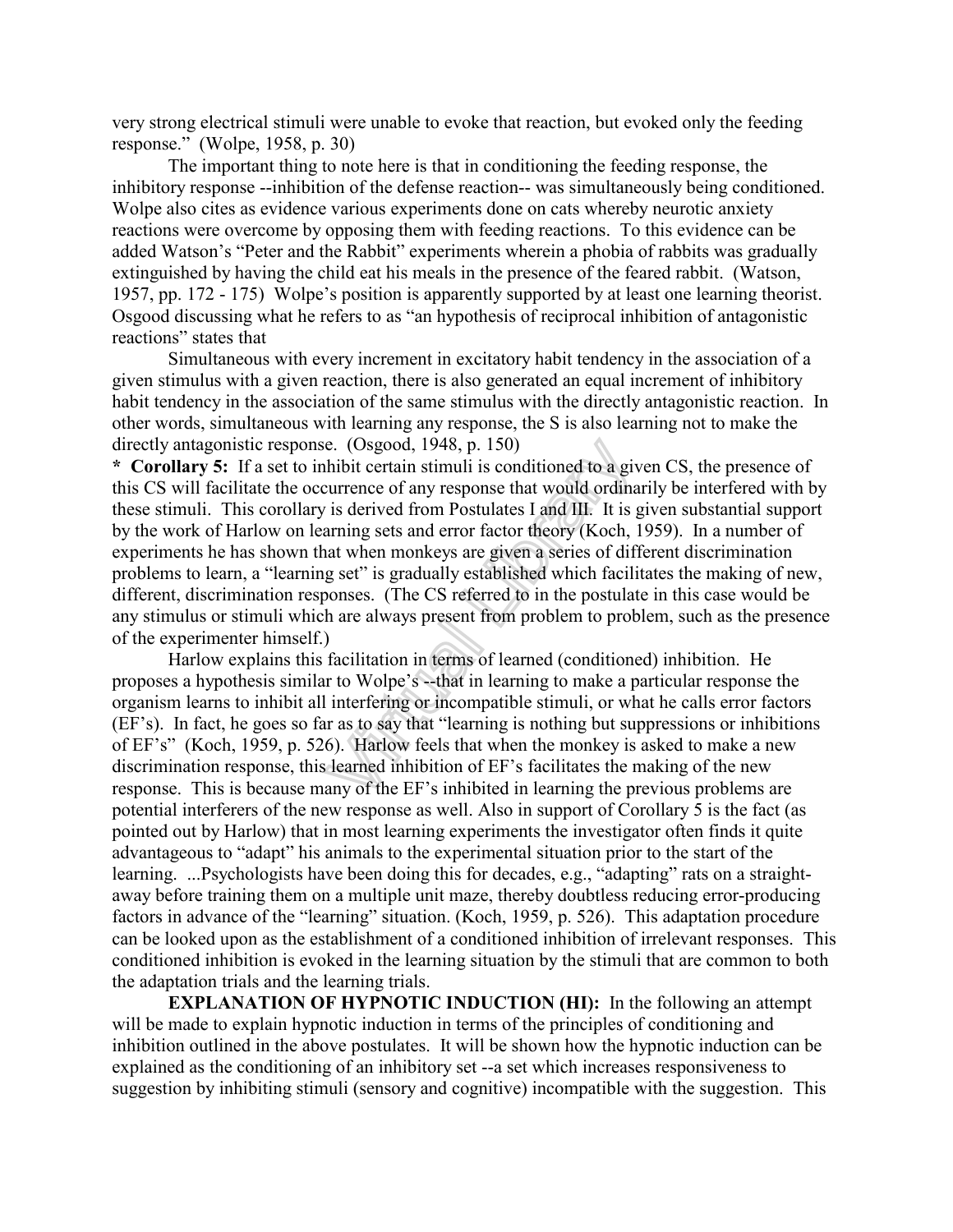explanation will then be condensed into three major hypotheses and evidence presented in their support. Finally, some of the major individual factors that can influence the hypnotic induction, such as prestige, expectation, fears, and age, are discussed and their roles explained in terms of the theory.

 The first step in the explanation will be to define the terms to be used, then we shall attempt to fit the HI into a conditioning paradigm.

## **Definitions:**

**\* Suggestion:** The definition of suggestion given in WarrenÆs (1934) dictionary is as follows: "A suggestion is a stimulus, usually verbal in nature, by which an individual seeks to arouse activity in another by circumventing the critical, integrative functions." (p. 267) The following is the definition of suggestion given by McDougall (1908, p. 100): "Suggestion is a process of communication resulting in the acceptance with conviction of the communicated proposition in the absence of logically adequate grounds for its acceptance." Hull defines suggestion as follows: "...A true suggestion response is one in which the subject's own symbolic process, instead of becoming active either in facilitating or resisting the tendency to action naturally arising from the experimenter's words, remains passive so far as the particular act suggested is concerned." (Hull, 1933, p. 307)

 Lindzey (1954, p. 27), summarizing a number of definitions of suggestion, states: "In these and in similar definitions, attention is called to some arbitrary restriction in the determinants of behavior. The individual is not employing all relevant ideas, nor his full intelligence. Granted that suggestion proceeds according to the laws of association (conditioning), still we must also allow for the blocking of normal association, so that the end result in behavior is due to a selected field on determinants."

**The definition of suggestion which will be used in the present paper is as follows:** A suggestion is a stimulus or set of stimuli, usually verbal in nature, by which one individual (1) evokes a cognitive stimulus in another, and

(2) at the same time evokes an inhibitory set which tends to inhibit stimuli (sensory or cognitive) incompatible with the cognitive stimulus evoked.

 The only major difference between this definition and the previous ones mentioned is the addition in the parentheses--that sensory stimuli, as well as cognitive stimuli tend to be inhibited by the inhibitory set. All of the above definitions seem to stress the inhibition of cognitive stimuli and do not mention inhibition of sensory stimuli.

 It should be stressed that both hypnotic and waking suggestion have an inhibitory set component. The only difference between hypnotic and waking suggestion is that for a given individual, the former should have a larger inhibitory set component as a result of the hypnotic induction. The size of the inhibitory set for waking suggestion will vary from individual to individual depending on certain factors, such as prestige for example, (these are discussed in a later section). This means that for a particular suggestion, the response could be greater for one individual in the waking state than for another individual in the hypnotic state.

**Hypersuggestibility:** Hypersuggestibility is defined as a state where the cognitive stimulus evoked by a suggestion is responded to more readily or strongly than usual because the usually competing stimuli have been reduced or inhibited.(The usual responsiveness to suggestion could be predetermined for each individual.) There are, of course, numerous ways other than hypnotic induction for bringing about a state of hypersuggestibility. For example, sensory deprivation is known to lead to such a state (Jackson and Pollard, 1962; Jackson and Kelly, 1962; Pollard, Uhr and Jackson, 1963). The hallucinogenic drugs (e.g., LSD and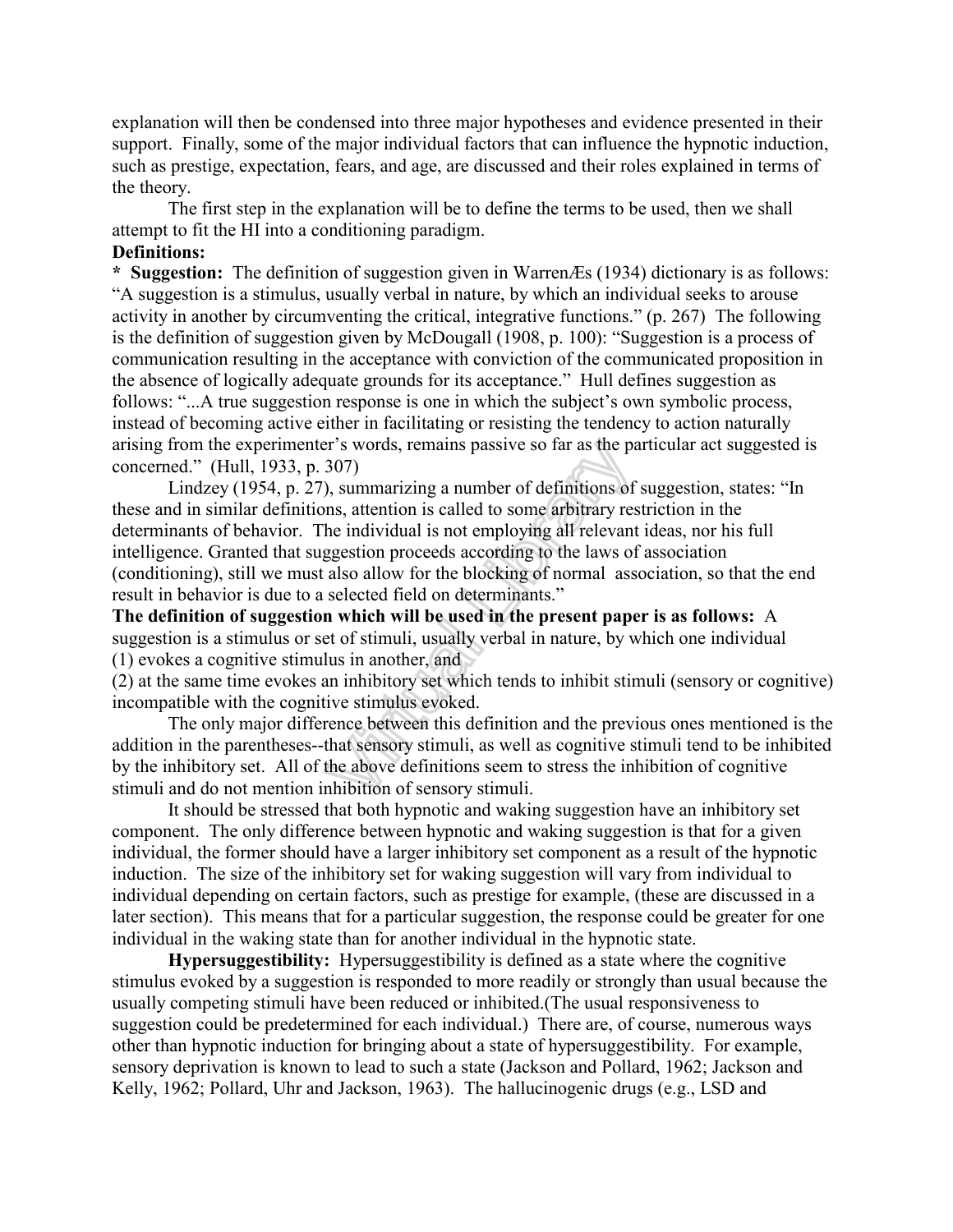mescaline), which act as inhibitors, are also known to produce states of hypersuggestibility (Barrios, 1965; Sjobert, 1965; Solursh and Rae, 1966).

**Hypnosis:** Hypnosis is defined as a state of hypersuggestibility arrived at by means of a hypnotic induction. It should be mentioned that the evocation of the cognitive stimulus alone will cause a certain amount of inhibition of competing stimuli just as the evocation of any stimulus would. However, in a suggestion we find the additional inhibitory "aid" of the inhibitory set.It is a hypersuggestible state (i.e., more suggestible than normal) because when a suggestion is given, the inhibitory set part of suggestion for a given individual is greater in scope that it is in the normal state.

**Hypnotic Induction (HI):** Hypnotic induction is defined as the giving of two or more suggestions in succession so that a positive response to one increases the probability of responding to the next one. That the author is not alone in his feelings that a positive response to a series of suggestions or assertions leads to a state of hypnosis is illustrated by the following statements made by Skinner (1957):

 "With respect to a particular speaker, the behavior of the listener is also a function of what is called belief (a term very similar to suggestibility). ...Our belief in what some one tells us is similarly a function of, or identical with, our tendency to act upon the verbal stimuli which he provides. If we have always been successful when responding with respect to his verbal behavior, our belief will be strong. ... (pp. 159-160) "The listener reacts to the behavior of a given speaker to an extent determined by the consequences of past reactions. The speaker can build confidence or belief by saying many things which are obviously true or quickly confirmed or by resorting to rhetorical devices. ... (p. 365)

 "Various devices used professionally to increase the belief of a listener (for example by salesmen or therapists) can be analyzed in these terms. The therapist may begin with a number of statements which are so obviously true that the listener's behavior is strongly reinforced. Later a strong reaction is obtained to statements which would otherwise have led to little or no response. Hypnosis is not at the moment very well understood, but it seems to exemplify a heightened "belief" in the present sense." (p. 160)

 From the definition of HI used in the present paper, then, the reader can begin to see the fairly broad scope of the theory of hypnosis presented in this paper. It can not only be used to explain the phenomenal effects of hypnosis, in the accepted sense of the term, but also the hypnotic effects (persuasibility) of salesmen, lawyers, politicians, etc.; the hypnotic effects (placebo effect) of psychotherapists and doctors of medicine; and even the hypnotic effects (faith) of ministers and faith healers.

 This definition of HI does not differentiate between waking suggestions and trance or sleep suggestions. That is, we can conceive of the "formal hypnotic induction" suggestions of eyelid closure, drowsiness, sleep, etc., as just so many more waking suggestions. "Sleep suggestions, "however, may, in addition, further aid the hypnotic induction since the sleep-like state thus produced may provide for even greater inhibition of stimuli competing with the suggestions. 4 As Hull puts it,

 "It is a very general custom of hypnotists to give suggestions of relaxation while inducing the trance. ... The present hypothesis assumes that this relaxation has the effect more or less completely of suppressing the spontaneous activity of the symbolic thought processes. With this suppression should disappear the control normally exercised by symbolism over the lower levels of activity. This should leave the latter more completely exposed to the influence of suggestive stimuli from outside sources. ..." (Hull, 1933, p.310)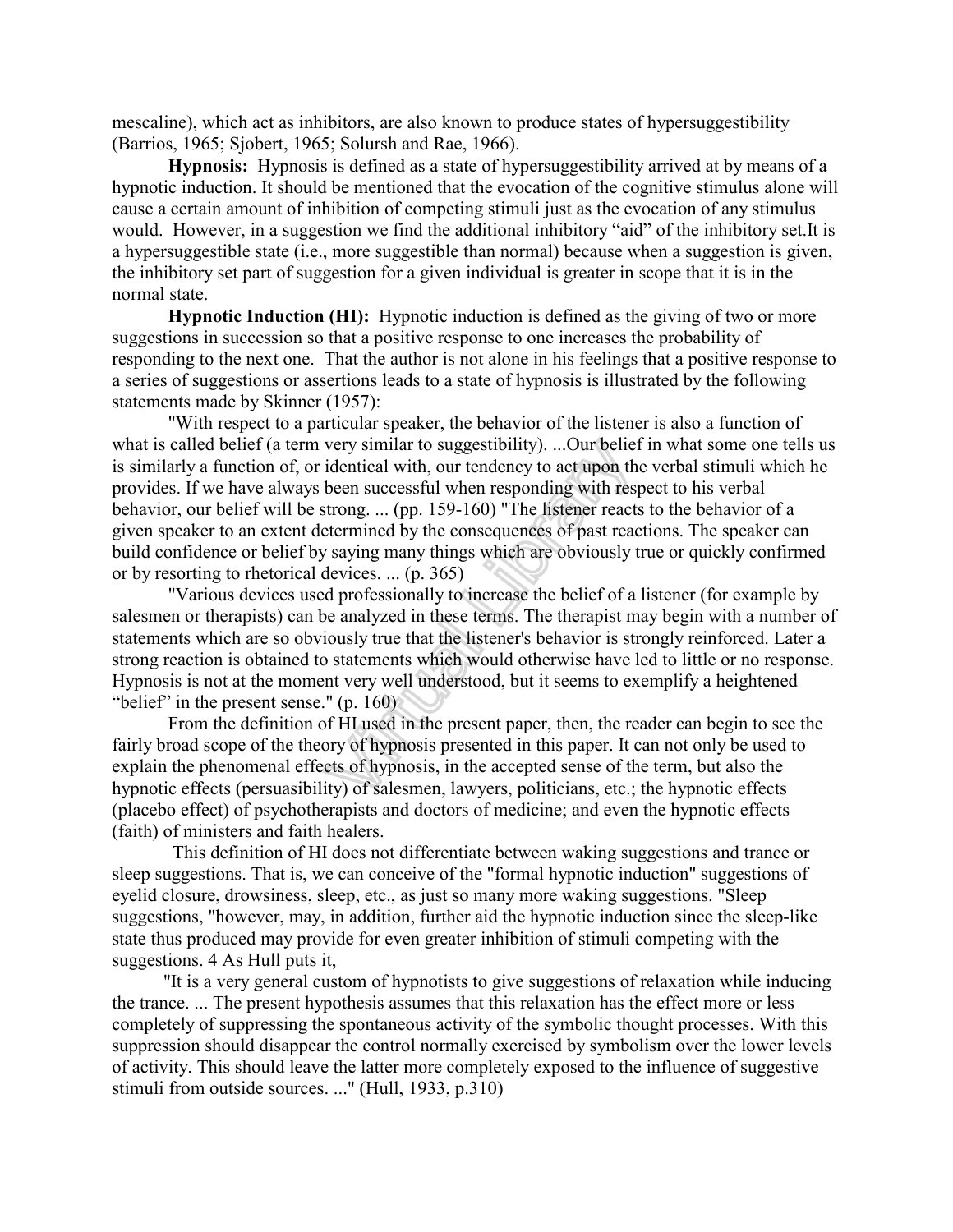**Hypnotic Induction in a Classical Conditioning Paradigm:** In this section, we will attempt to show how the hypnotic induction is actually a conditioning process.

 **Understanding the Conditioning Paradigm:** Before we show how the hypnotic induction fits into the conditioning paradigm we must first be sure we understand the conditioning paradigm. First of all, as pointed out in the conditioning postulate, for a process to be called conditioning it must involve two stimuli presented together contiguously and in the focus of attention. In classical conditioning the two stimuli are usually referred to as the CS and the UCS. The CS is usually some neutral stimulus (i.e., no observable response is evoked or at least not the response to be conditioned) and the UCS is a stimulus which evokes some innate response (e.g., food --salvation; shock --withdrawal). However, and this is an important point to keep in mind, there is nothing that says that the UCS has to evoke an innate response.

 The UCS, or second stimulus in the pair, can be one that evokes a learned or previously conditioned response. In classical conditioning, this is referred to as higher-order conditioning and as Hebb (1949) has pointed out, most conditioning in the mature organism is of this higherorder variety.

 It should be stressed that in the present theory sleep suggestions are not a necessary condition for hypnotic induction. Thus, the use of the term "hypnotic," which means "tending to produce sleep," is perhaps misleading and it might be appropriate to eventually change it.

 Another thing to keep in mind is the nature of the response conditioned (the CR). We know that in a conditioning situation the experimenter (E) is not always interested in the entire response to the UCS. He usually focuses on one component of the UCR which he is interested in associating with the CS. Usually, this component is some positive response (e.g., salvation, eyeblink, withdrawal, etc.). However from our reciprocal inhibition postulate, we know that occurring with each positive response there is also a reciprocal inhibitory response. Now, in applying the conditioning paradigm to hypnotic induction, we will be focusing on the inhibitory component rather than the positive component.

 Finally, a third thing to keep in mind is that the CS need not be something as obvious as a bell ringing, but can also be the very presence of the experimenter and any action on his part which is repeated prior to each time the UCS is presented.

**Evidence in Support of the Explanation of Hypnotic Phenomena**: In this section we will look at the evidence in support of Hypotheses IV and V, as well as suggest further tests of them. In doing so, we will not only be presenting evidence in support of the theory, but we will also be suggesting methods whereby suggestions can be made more effective; i.e., whereby we can increase the probability of getting a positive response to a suggestion.

**Hypothesis IV: A suggestion produces the desired response by first evoking a cognitive stimulus which is associated with that response.** This, among other things, means that the suggestion must have meaning for the subject, or no response will result. For example, if the experimenter suggests to the subject that he will secrete the enzyme pepsin (the protein enzyme), no response is likely to occur since most people would not know what pepsin is. From the hypothesis, we can deduce a number of corollaries:Corollary 7: The Higher the cognitive stimulus is in the stimulus dominance hierarchy (SDH) to begin with (i.e., the height before the cognitive stimulus is aided by the inhibitory set), the greater the response to the suggestion.

**Corollary 7:** The Higher the cognitive stimulus is in the stimulus dominance hierarchy (SDH) to begin with (i.e., the height before the cognitive stimulus is aided by the inhibitory set), the greater the response to the suggestion.This corollary would predict that hypnosis would more greatly facilitate the recall of meaningful material than nonsense material; this, because recall of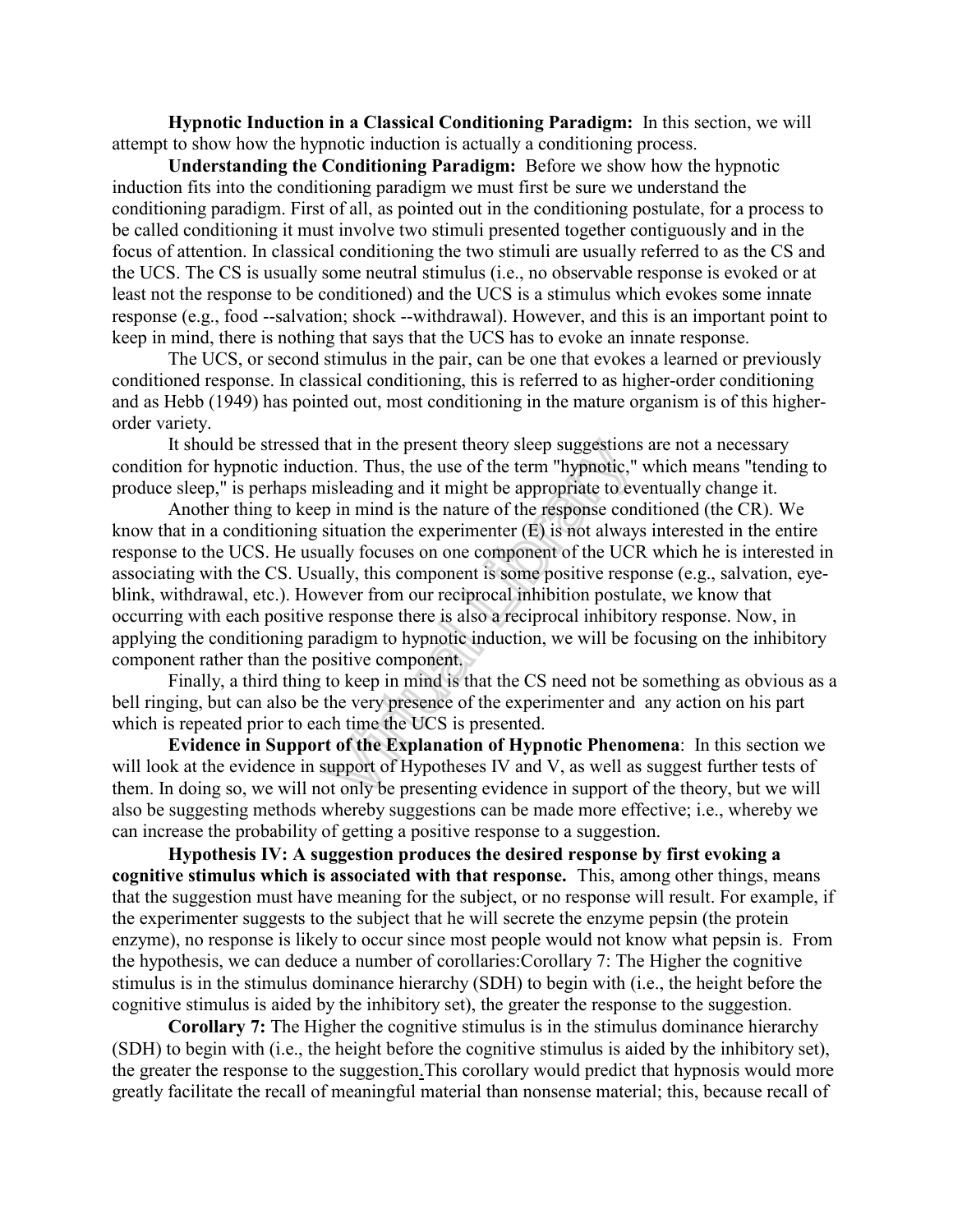meaningful material would involve evoking stronger cognitive stimuli than nonsense material. In support of this contention are a number of studies. For example, White, Fox and Harris (1940) tested recall for nonsense material, meaningful verbal material, and meaningful nonverbal material (scenes from movies). They reported no gain in hypnosis for nonsense material and a gain of around 80 percent for nonverbal meaningful material.

 This corollary would also imply, for example, that if we wanted to increase the chances of inducing age regression, we would be wise to first suggest some incidents that are likely to have made a deep impression at the particular age (i.e., left a strong engram) such as a birthday party or graduation.

 This corollary would also predict that indirect suggestion would be more effective than direct when attempting to control involuntary responses. To illustrate what is meant here we will look at a number of examples: Since the amount of responsiveness to individual suggestion will be a definite factor affecting hypnotic induction, these methods might also be felt to be of value in making a hypnotic induction more effective as well.

In the above pepsin example, it was implied that the word pepsin was never associated with the eating of protein. But for some people there might be some association between the two. Would the suggestion of pepsin secretion lead to pepsin secretion in such people? Probably, to a certain extent; but from this second corollary we would predict that this direct suggestion of pepsin secretion would be much less effective than the indirect suggestion of eating a steak. This is because the cognitive stimulus of a protein food evoked by the word ""steak"" would be higher in the stimulus dominance hierarchy than the cognitive stimulus evoked by the word ""pepsin."" The word ""pepsin"" has most likely not been present very often during the eating of a protein meal (a person is much more likely to think of the word ""steak"" while eating a steak than the word ""pepsin""), nor is it likely to have been associated that much with protein-type words which could act as mediators.

 Similarly, if we wanted a person to salivate it would be wiser to use the indirect suggestion of tasting salt, sucking a lemon, or eating a delicious meal rather than the direct suggestion to salivate. How often do we actually think of salivating when we are salivating? Also, if we wanted to increase heart rate, we would suggest something fearful. If we wanted to decrease heart rate, we would suggest something relaxing.

 The evidence fairly well supports the contention that indirect suggestion is more effective than direct in controlling involuntary responses. The conclusion reached by Weitzenhoffer (1953, p. 138) summarizing his extensive review of this area was that the involuntary functions ""...appear to be most susceptible to indirect influences arising from the direct evocation of emotional states and hallucinations. Direct evocation of the changes themselves is least effective. In fact, it is rare that involuntary responses are directly altered by suggestion. It is of considerable significance for a theory of hypnosis that the available information appears to show that in nearly every reported instance for which alterations of reflex and reflex-like responses were produced by suggestions, the reflex arc was most certainly one that involved higher centers in the cortical and subcortical regions.""

**Corollary 8:** The more (compatible) cognitive stimuli associated with the response evoked by the suggestion, the stronger the response to the suggestion. Thus, if we wanted to induce a vivid regression, it would be wisest to suggest as many things known to be associated with the particular age as possible, as opposed to merely suggesting that S will regress to a particular age. For instance, the experimenter could get considerable information about a particular day in the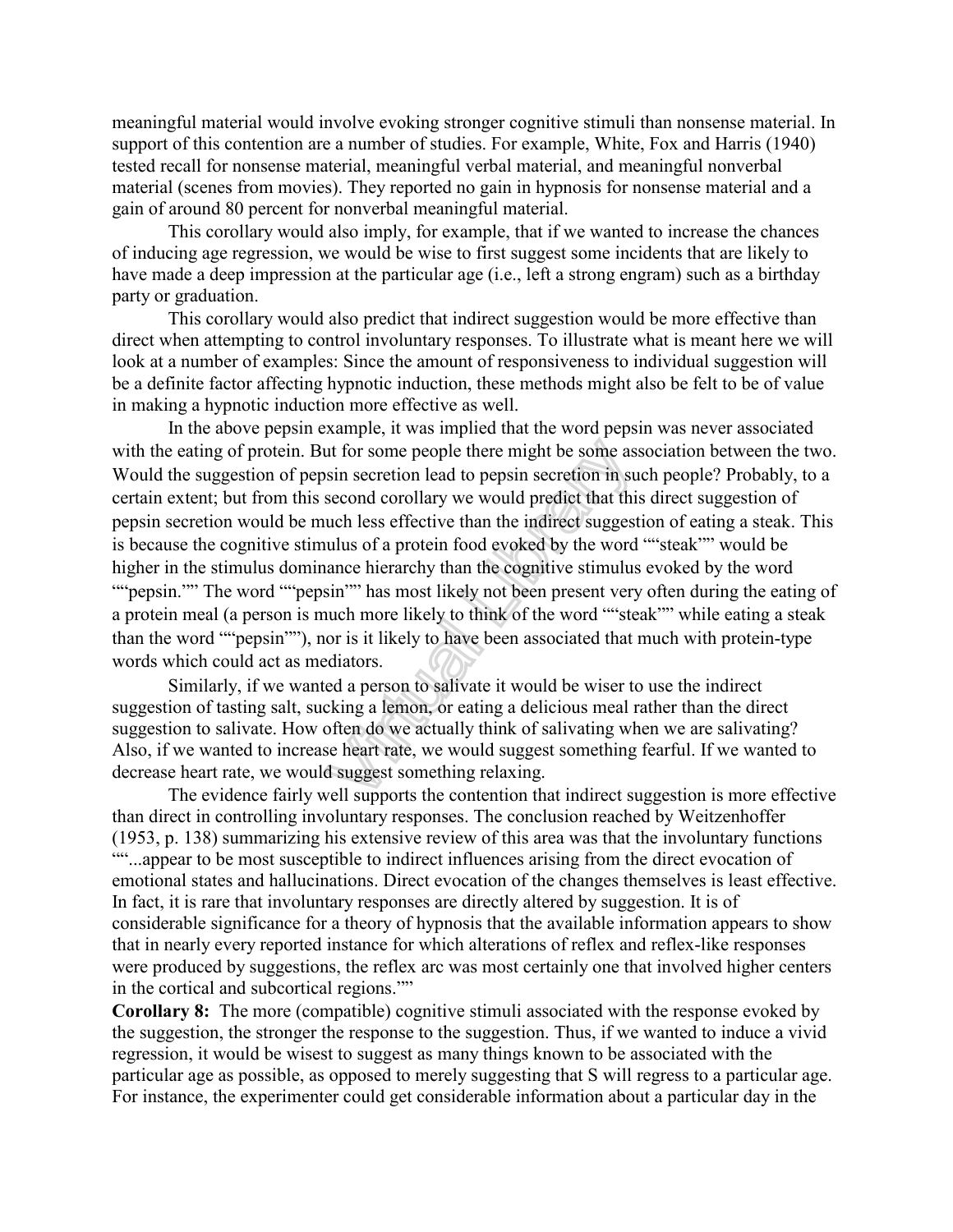patient's past from his parents and use this in his age regression suggestions. Also, if we wanted to increase the probability of producing an involuntary response, it would probably help to add considerable garnishing to the suggestion. For example, instead of merely suggesting that S was eating a steak, we might suggest that he was eating a thick, juicy steak, smothered in onions. **Hypothesis V: The inhibitory set facilitates the suggested response by inhibiting stimuli competing with the cognitive stimulus.** This hypothesis is, of course, founded to a great extent on Corollary 5 of the postulates which states that if a set to inhibit incompatible stimuli is conditioned to a given CS, the presence of the CS will facilitate the occurrence of any response that would be interfered with by such incompatible stimuli. We shall now look at three corollaries to this hypothesis.

**Corollary 9:** Suggestibility should be increased if sensory stimulation is curtailed. This corollary would predict, for example, that if the eyes are shut, the lights are dim, proprioceptive stimulation is kept down (by lying still), noises are eliminated, etc., suggestibility should be increased. (Anyone familiar with the area of hypnosis will recognize these sensory curtailing procedures as part of the usual procedure followed by most hypnotists.) Curtailment of sensory stimulation decreases the number of stimuli in the stimulus dominance hierarchy (and this includes cognitive stimuli since sensory stimuli can evoke cognitive stimuli) and thus increases the responsiveness to any cognitive stimuli focused on.

 In partial support of this prediction are the sensory deprivation studies already mentioned above, which report an apparent increase in suggestibility under sensory deprivation conditions. Similar to the sensory deprivation evidence are the clinical reports on patients with damaged sensory organs. This includes the visual sense (Colman, 1894; Wagener, 1948; Bartlet, 1950; and Weinberger and Grant, 1940); the auditory sense (Colman, 1894). A high incidence of hallucinations have been reported in such studies, which would lead one to suspect that suggestibility is also increased. At least one report (Sternberg, 1964) does indicate this to be so. In this report the hallucinations were shown to be induced through self-suggestion. **Corollary 10:** Drugs that act as stimulus inhibitors should lead to a state of heightened suggestibility. In support of this prediction are the numerous studies indicating that such drugs as

LSD and Sernyl, which have been shown to act as stimulus inhibitors, do indeed produce states of hypersuggestibility (Barrios, 1965: Sjoberg, 1965; Solursh and Rae, 1966). Similarly, anesthetic type drugs, such as sodium pentothal, which induce a sleep-like state, have been reported to increase suggestibility when light doses are used; i.e., when doses are not heavy enough to induce complete unconsciousness (Weitzenhoffer, 1953, pp. 52-54).

**Corollary 11:** Suggestibility should be greater when the number of potentially conflicting cognitive stimuli are kept to a minimum. It has already been pointed out how the elimination of negative attitudes towards accepting suggestions would be expected to increase suggestibility. Also, from this corollary, we would expect that responsiveness to a suggestion would be greater the more unfamiliar the subject is with the area of the suggestion, or as put by Lindzey (1954, p. 27), people will accept suggestions more readily "if they are relatively unfamiliar with a topic, unaccustomed or unable to check up on the suggestion offered to them...."

**Summary:** To sum up briefly, response to suggestion (whether it be normal or hypnotic suggestion) occurs because of two properties of a suggestion. The words of a suggestion can act as conditioned stimuli which (1) trigger the suggested responses (via the appropriate cognitive stimuli), and (2) evoke an inhibitory set which increases the strength of the suggested response by suppressing any stimuli (both sensory and cognitive) which would be incompatible with the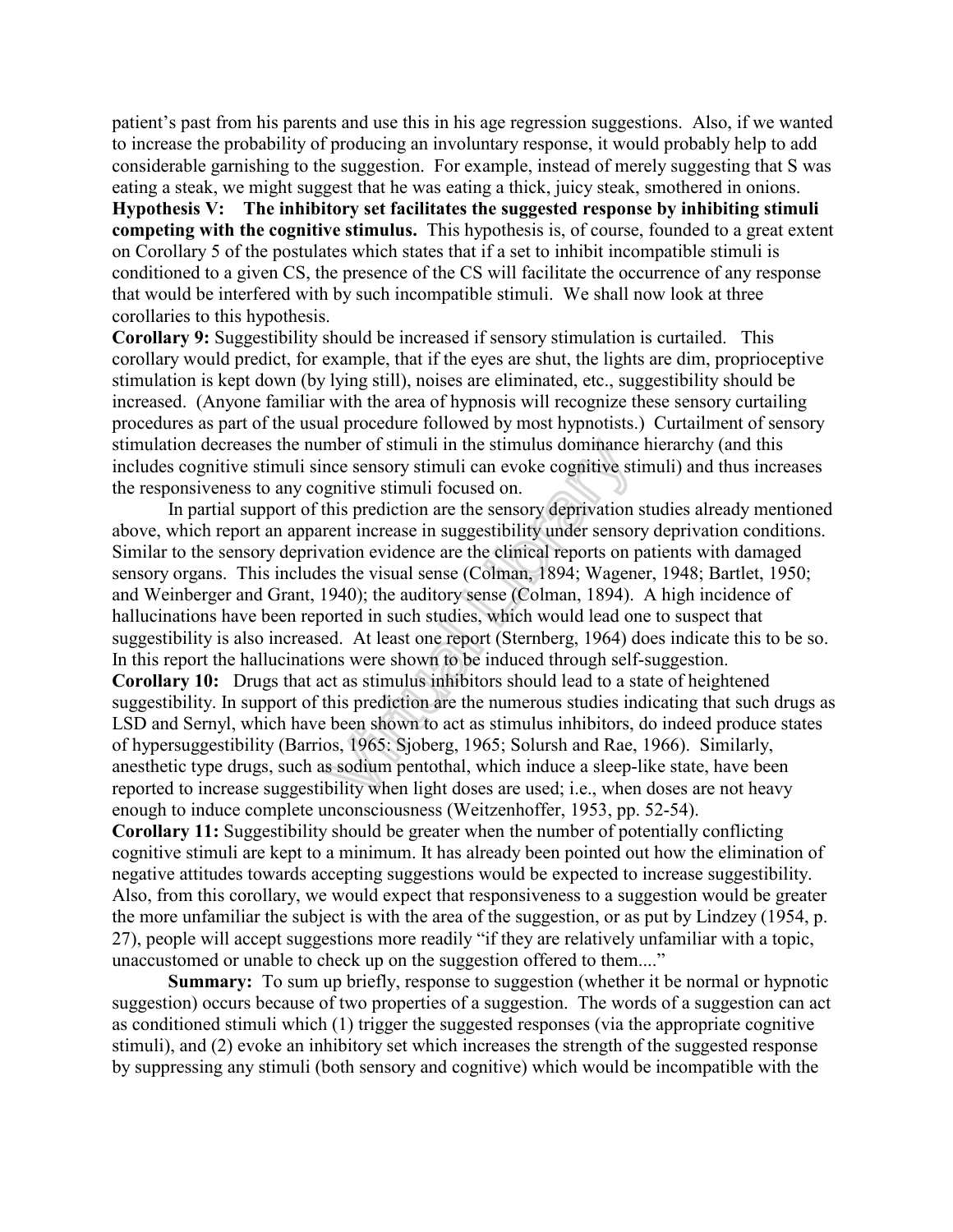suggested response. The reason that hypnotic suggestion is more effective than normal suggestion is that the inhibitory set is greater in the state of hypnosis.

**POST-HYPNOTIC SUGGESTION:** All responses produced in the hypnotic state can be carried over into the normal "waking" state. That is, they can be made to re-occur on cue after the hypnosis is terminated. This includes the control over all the involuntary functions mentioned, including habits, attitudes, fears, etc. This "carry-over" is done by means of what is referred to as post-hypnotic suggestion. The purpose of the present section is to explain how post-hypnotic suggestion produces such results.

 The first step in this explanation is to show that the phenomena under the heading of post-hypnotic suggestion can be explained as a form of higher-order conditioning, a form that Mowrer (1954) has called sentence or sign-sign conditioning, and which the present writer refers to as cognitive-cognitive conditioning. The second step is to present evidence that hypnosis can facilitate this type of conditioning.

 In what follows we shall first define cognitive-cognitive conditioning and post-hypnotic suggestion. Next, we shall condense the explanation of post-hypnotic phenomena into two major hypotheses and present evidence in support of them.

### **Definitions:**

**\* Cognitive-Cognitive (C-C) Conditioning:** Cognitive-Cognitive Conditioning is defined as a form of higher order conditioning resulting from the pairing of two cognitive stimuli. It differs from Pavlovian or first-order conditioning in that the CS and UCS are cognitive rather than sensory. As an illustration, let's say we wanted to condition salivation to the ringing of a bell by means of cognitive-cognitive conditioning. Rather than pair a real bell with real food, as in Pavlov's classic example of conditioning, we should be able to establish an association between bell and food by pairing the words "bell" and "food". (Because of previous conditioning, the word "bell" has come to evoke the cognitive stimulus "bell" and the word "food" the cognitive stimulus "food".)

 We find that Hebb (1949) has proposed a similar model to explain learning in the mature organism. According to Hebb, "The characteristic adult learning (outside of psychological laboratories) is learning that takes place in a few trials, or in one only. It seems always to involve a recombination of familiar perceptions and familiar patterns of movement. ... Adult learning is thus a changed relationship between the central effects [cognitive stimuli] of separate stimulations, and does not concern the precipitating stimulus or, primarily, the motor response whose control is imbedded in the central activity. ...That is, the central effects of sensation are what enter into an association, rather than the comparatively simple sensory event itself. This seems especially true of the most efficient learning--the kind that is established most easily and persists longest." (pp.126-132)

 The type of cognitive-cognitive conditioning resulting from suggestion differs from Pavlovian (or sensory-sensory) conditioning in still another way. A suggestion which pairs the words "bell" and "food" involves more than just merely saying "bell" and "food", "bell"--"food," "bell"--"food" over and over. The form of suggestion usually used is more like, "Whenever you hear a bell you will find the taste of food in your mouth." This suggestion does two things, it evokes the cognitive stimuli "bell" and "food", but, in addition, it evokes an inhibitory set (as do all suggestions) which tends to suppress any stimuli which would interfere with the association of these stimuli.

**\* Post-Hypnotic Suggestion (PHS):** Post-hypnotic suggestion can be defined as suggestion given during hypnosis producing C-C conditioning that affects later, post-hypnotic behavior.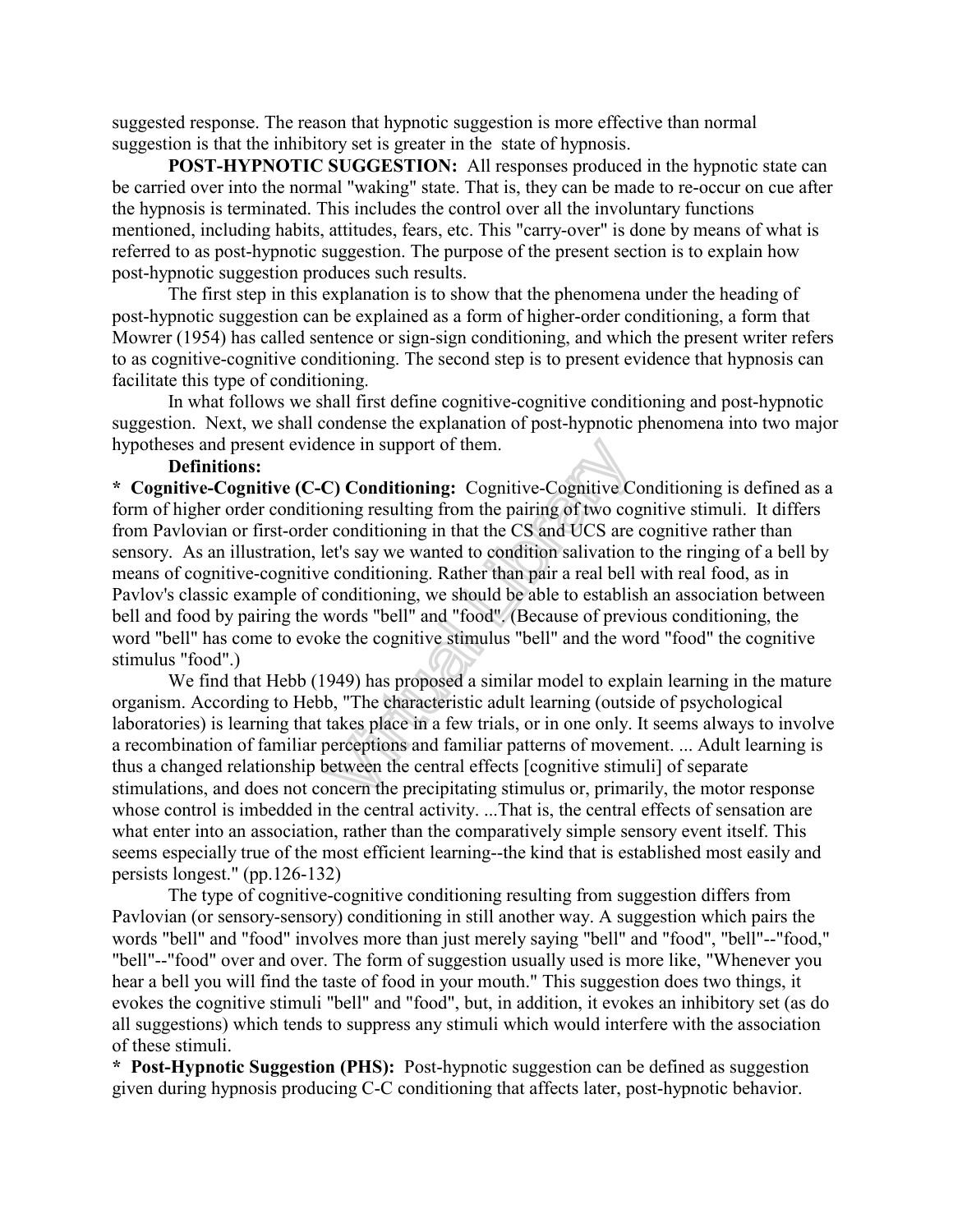Not all suggestions producing C-C conditioning during the hypnotic state will affect later posthypnotic behavior. Whether the post-hypnotic behavior is affected will depend on the wording of the suggestion and on how the hynotic state is terminated. For example, the suggestion, "When I ring a bell you will taste food," given during the hypnotic state will probably not affect later, post-hypnotic behavior. This is because when bringing the subject out of the hypnotic state the hypnotist either directly or indirectly suggests that the subject will come back to normal; i.e., that all suggestions given during the hypnotic state will no longer hold. That this suggestion of return to normality can so quickly extinguish the conditioning that has taken place is given some support by the work done on the effect of cognitive factors on conditioning. For instance, Spence (1963) found that when subjects in a conditioning experiment were led to believe that the experiment was over, presentation of the CS was suddenly found to no longer evoke the CR.

 Such effects of trance termination on C-C conditioning can be gotten around by means of appropriate wording of the suggestion. For example, we would word the suggestion to read, "Whenever I ring a bell you will taste food, "or better yet, "After you have awakened, whenever I ring a bell you will taste food."

**\* Explanation of PHS in Terms of Two Hypotheses: Hypothesis VI:** Post-Hypnotic Suggestion leads to behavior change by a form of higher order conditioning called cognitivecognitive conditioning. In strong support of this hypothesis are Mowrer's theoretical formulations on language and behavior, presented in his 1954 presidential address to the American Psychological Association (Mowrer, 1954) and later expanded in his book, Learning Theory and the Symbolic Processes (Mowrer, 1960). In his discussion of the role of language in conditioning, Mowrer postulates that the sentence (a form of suggestion) can act as a means of conditioning. As he puts it:

 "The notion under examination in this chapter is...that the sentence is, pre-eminently, a conditioning device, and that its chief effect is to produce new associations, new learning, just as any other paired presentation of stimuli may do.... "The essence of the argument advanced up to this point is that the subject-predicate complex which we call a sentence is, in effect, simply an arrangement for conditioning the meaning reaction produced by the predicate to the interoceptive stimuT lation aroused by the meaning reaction elicited by the sentence subject. (Mowrer, 1960, pp. 141-142, 147)

 Although in this quote Mowrer refers to "meaning reaction" rather than cognitive stimuli, it will be readily apparent to anyone reading Mowrer that he would consider the two terms practically synonymous (see pp.163-207). Mowrer goes on to "put this hypothesis about language function into a broader, more systematic perspective" by subsuming sentence conditioning under what he calls "sign-sign" conditioning (what we refer to as cognitivecognitive conditioning). He points out that signs need not be words only (as in sentence conditioning) but other stimuli and cues with acquired meaning as well.

What Mowrer is essentially saying, then, is that contiguous cogni $\mathsf{T}$  tive stimuli, whether elicited (suggested) by words or by other stimuli, can bond together forming a new cognition, a new conditioned association, leading to new behavior. Mowrer's arguments in favor of such a contention are quite persuasive, and, as he points out, the experimental evidence in support of it is already beginning to come in (e.g., Staats et al., 1959).

**\* Hypothesis VII: Hypnosis facilitates the C-C conditioning produced by suggestion.** It must, of course, be obvious to anyone that under ordinary circumstances suggestions are not always readily accepted, thus C-C conditioning does not always take place after the appropriate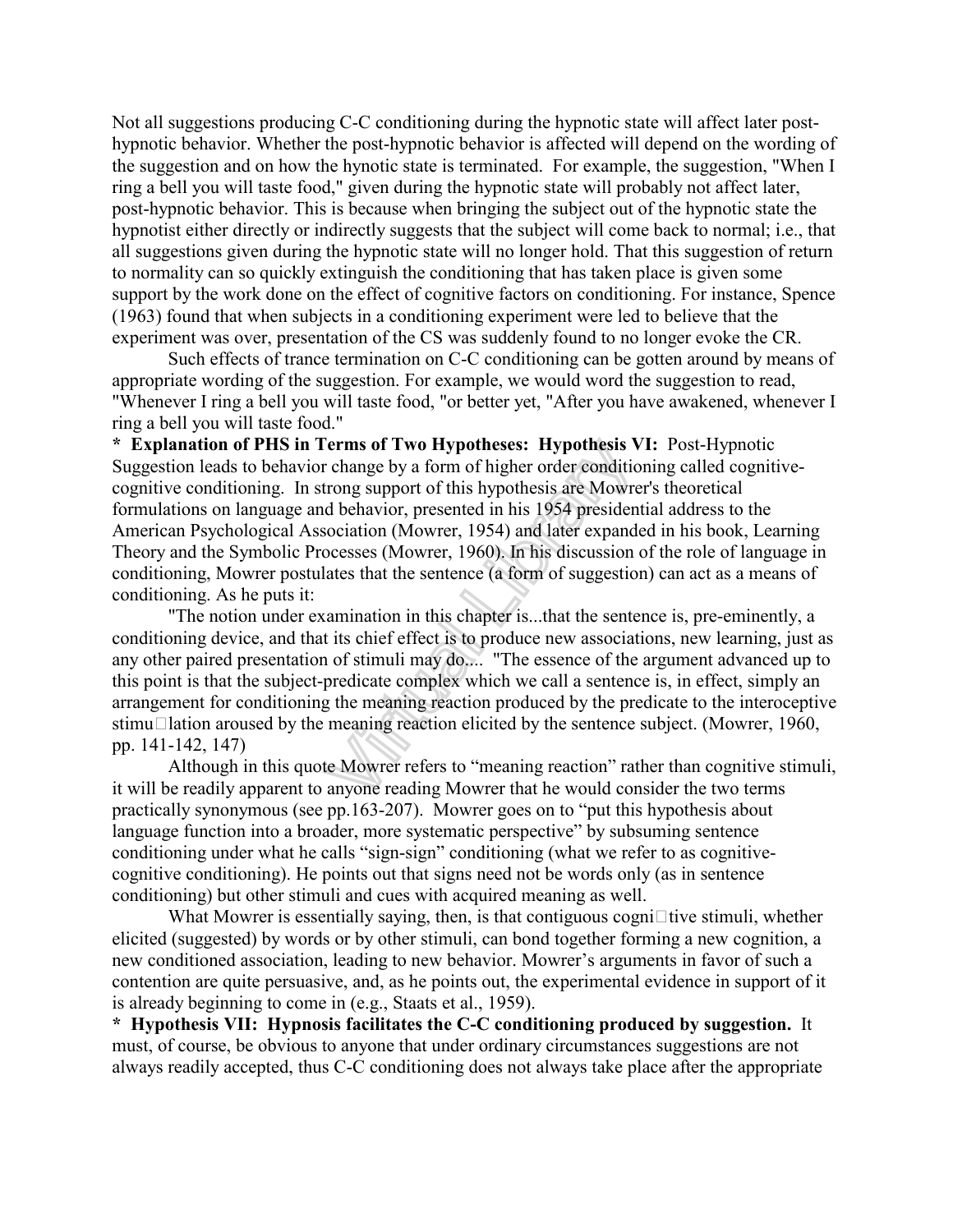suggestion. Why is this so? We will find that the answer to this question will begin to throw some light on the part hypnosis plays in facilitating C-C conditioning.

 Osgood (1963) perhaps best answered this question in his 1963 presidential address to the American Psychological Association when discussing Mowrer's concept of the sentence as a conditioning device. According to Osgood, if the assertion made by the sentence (the suggestion) is incongruent with the subject's previously held beliefs and attitudes (the cognitive environment) or his present perceptions (the sensory environment), it will tend to be suppressed.

 The interference of incongruent stimuli with C-C conditioning is understandable in terms of the conditioning paradigm if we recall Postulate II (the conditioning postulate). It will be remembered that a corollary to this postulate stated that anything interfering with the contiguous occurrence in the focus of attention of the stimuli being associated would interfere with the conditioning. Since incongruent or incompatible beliefs, attitudes, perceptions, etc., would tend to suppress the cognitive stimuli to be paired, they would thus interfere with the conditioning. Therefore, we would hypothesize that anything that would eliminate such interfering stimuli should facilitate the C-C conditioning. (This hypothesis can be tested by first producing a situation where competing stimuli were eliminated or suppressed and then seeing if this facilitates the C-C conditioning.)

 This leads us to the part that hypnosis plays in the facilitation of the conditioning. Hypnosis, it is felt, provides an especially effective means (the inhibitory set) whereby interfering stimuli can be readily inhibited. That the writer is not alone in this approach to explaining the part hypnosis plays in conditioning is seen from the following quote of Leuba's: "I attributed the quickness and the ease of conditioning during hypnosis to the relatively complete concentration achieved on the conditioned and unconditioned stimuli, and the consequent absence of conflicting and inhibitory responses at the time of conditioning. I envisioned hypnosis as providing ideal circumstances for conditioning to occur. It provided the experimenter with the means for excluding distracting psychological variables - interfering thoughts and experiences." (1955, p. 10)

 In discussing the possible mechanisms whereby hypnosis facilitates C-C conditioning we should not only explain why hypnosis facilitates the making of the associations, but also why the CR produced can be such an enduring, "functionally autonomous" response. Hull (1933) seems to be aware of this characteristic in his section on post-hypnotic phenomena where he discusses the results of Patten's (1930) study of the effect of repetition on the strength of the post-hypnotic response:

 "The composite graph of these results shows that the vigor of the [post-hypnotic] response while slightly variable, displays no tendency whatever to fall, but, if anything, a slight tendency to rise. Patten believes that with a daily practice post-hypnotic suggestion might persist indefinitely without renewal of the suggestion. However this may be, it is evident that the repeated performance of the post-hypnotically suggested act characteristic of clinical practice would seem to be favorable for maintaining its strength." (pp. 164 - 165)

 It is felt that the functionally autonomous nature of the post-hypnotic conditioned response can best be explained if we assume an interference theory explanation of extinction. This theory states that in order for a response to become extinguished, another incompatible response must become conditioned to the CS. An implication from this interference theory would be that if the CR is stronger than a potentially interfering response, the latter will be the one inhibited. Thus, as long as we have a strong enough CR to begin with, it can keep itself from being extinguished. And what's more, if we have such a strong conditioned response, it not only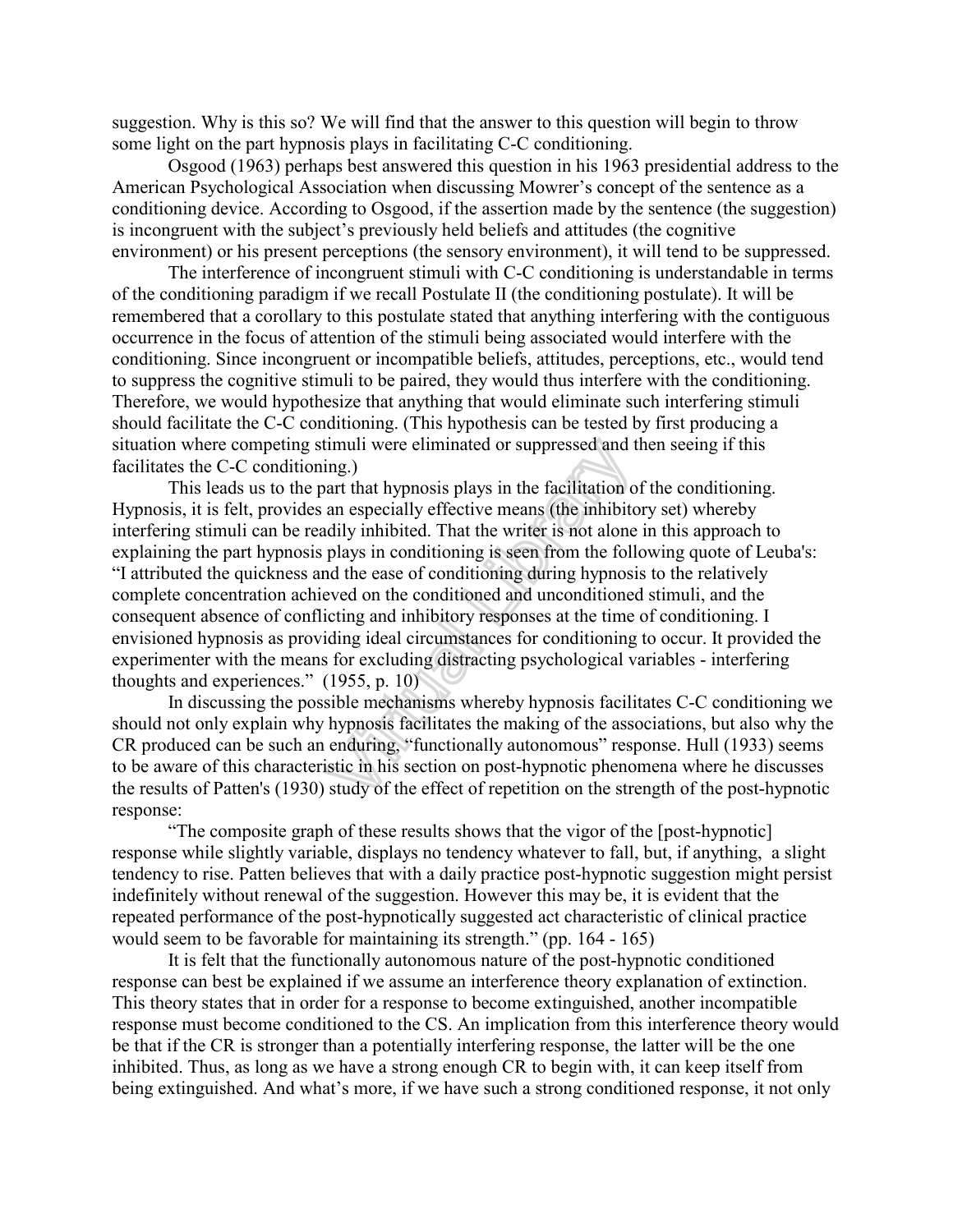will inhibit the competing responses, but will itself become conditioned to the potentially interfering stimuli. (For example, we know that if we attempted to extinguish a strong conditioned fear response by feeding an animal in the direct presence of the feared object, we could very well find that the animal soon becomes afraid of eating.) Not only would the CR become associated with the competing stimuli, but, of course, neutral stimuli as well. All this would serve to strengthen the CR in that it would now be associated with many more stimuli than just the original CS.

 It should be mentioned that in therapy there is probably still another reason for a posthypnotic response becoming functionally autonomous--it can become self-reinforcing from the relief or new pleasure experienced whenever the new response occurs.

 We have shown how a strong CR can become functionally autonomous, but now the question is, why is the CR established through PHS so strong in the first place? In order to explain this, we propose, first of all, that in the process of conditioning, in general, there are two components of the UCS which become associated with the CS, an excitatory and an inhibitory one. This inhibitory component, or set, as we refer to it, is the same one suppressing the competing stimuli at the time of the association.

 This is close to the position held by Harlow (1959), who considers learning to involve the transfer of the learned inhibition of the error-producing factors(the competing stimuli) operating during the learning, to the particular situation (the CS).In the case of the conditioning taking place when a PHS is given, the inhibitory set conditioned to the CS is the same one developed by the hypnotic induction. It is because this set is so strong that the CR is so strong.

 Understandably, a learning theorist might hesitate in accepting the possibility that it is a process of conditioning that underlies the dramatic changes produced in hypnotherapy. One-trial conditioning and functional autonomy are not commonly encountered in the laboratory. However, such phenomena are more prevalent outside the laboratory. Because theses phenomena are difficult to fit into the learning theorists' present scheme of things--because they don't seem to fit the usual gradual acquisition curves and the declining extinction curves--does not mean that they should be rejected as conditioning phenomena. Rather, the learning theorists should reject their outmoded theories, or at least revise them so as to better encompass these phenomena as well. The inhibitory set approach which has been stressed in this paper is felt to be one direction learning theorists could take in arriving at a more comprehensive theory of learning. Now let us see if we can find evidence to show that hypnosis does indeed facilitate cognitive-cognitive conditioning.

**Evidence that Hypnosis Facilitates C-C Conditioning:** There are at least four sources of evidence that we might use to support the hypothesis that hypnosis facilitates C-C conditioning. One comes from the use of PHS to facilitate psychotherapy. Another source comes from the experiments which have shown hypnosis to facilitate first-order conditioning. A third source comes from its use in medicine. Finally, there is the experimental work that has been done on post-hypnotic suggestion **Facilitation of Therapy Via PHS:** As pointed out by Barrios (1969, 1970), post-hypnotic suggestion has been shown to be a highly effective means for producing therapeutic behavior changes. Three large-scale studies were cited in support of this contention (Richardson, 1963; Chong Tong Mun, 1964, 1966; and Hussain, 1964).

 Richardson reported an improvement rate of 94.7 percent of 76 cases of frigidity. The average number of sessions was 1.53. The percentage of orgasms (the criterion for judging improvement) rose from a pre-treatment average of 24 percent to a post-treatment average of 84 percent.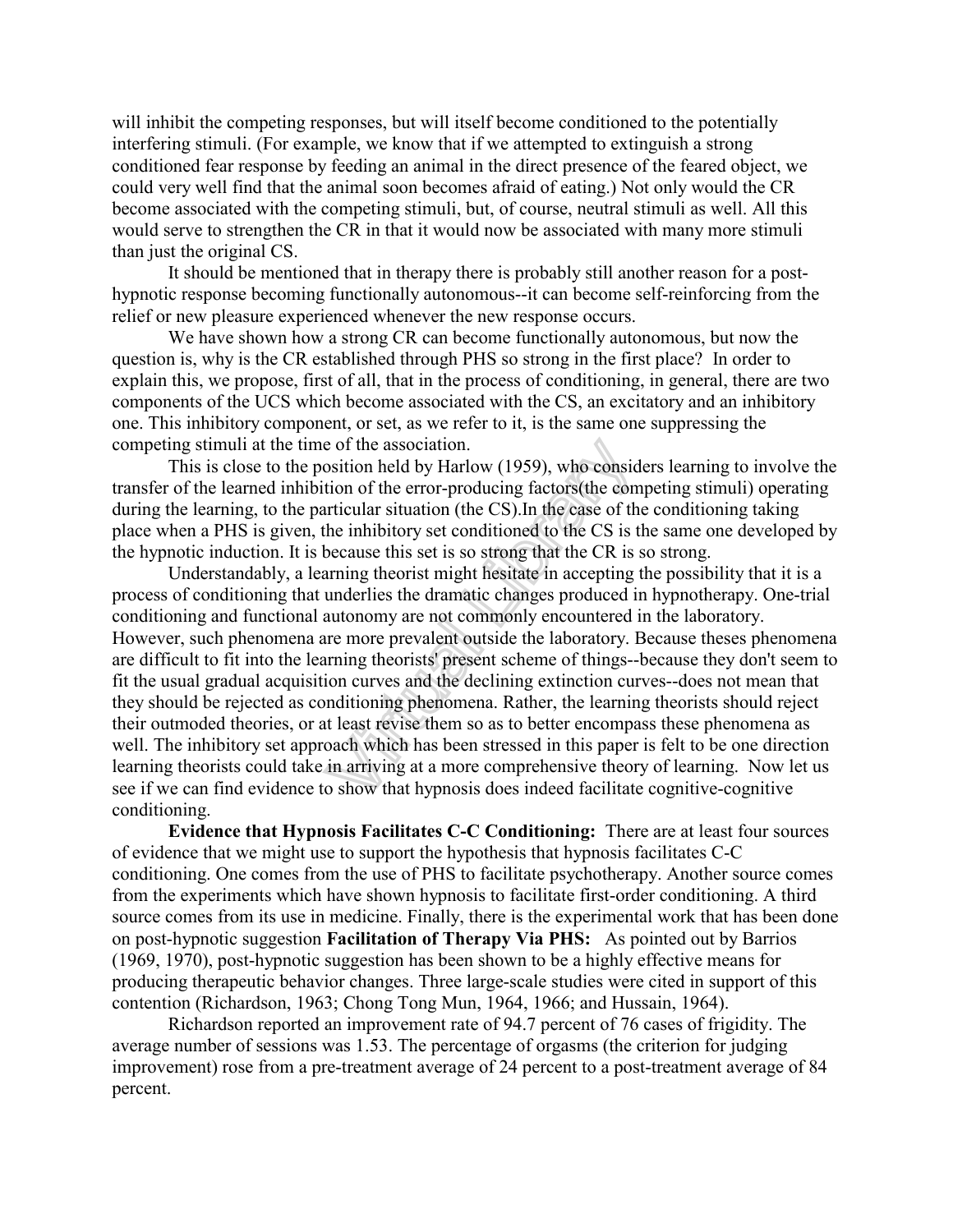Chong Tong Mun's study covered 108 cases. These included patients suffering from asthma, insomnia, alcoholism, dysmenorrhea, dermatitis, anxiety state and impotence. The percentage of patients reported improved (removal or improvement of symptoms) was 90 percent. The average number of sessions was 5. The average follow-up period was 9 months.

 Hussain's study reports on 105 patients of varying diagnostic categories. This included patients suffering from alcoholism, sexual promiscuity, impotence and frigidity, sociopathic personality disturbance, hysterical reactions, behavior disorders of school children, speech disorders, and a number of different psychosomatic illnesses. The percentage of patients reported improved was 95.2 percent. The number of sessions ranged from 4 to 16. The criterion for judging improvement was complete or almost complete removal of symptoms. The follow-up ranged from 6 months to 2 years.

**Facilitation of First-Order Conditioning:** Two studies seem to indicate that hypnosis facilitates first-order conditioning. Scott (1930) found that he could establish a conditioned finger withdrawal response much more rapidly and effectively in his hypnotic subjects. Whereas only five of nine control subjects were conditioned, in an average of 26.6 trials, all of the hypnotized subjects were conditioned and in an average of only 14.2 trials. The remaining four controls had not been conditioned after an average of 30.3 trials.

 Leuba (1940) found that he could establish conditioned sensations in his hypnotic S's in an average of six trials, often in only one trial. During deep hypnosis, two stimuli, such as the ringing of a bell and a pin prick on the hand, were applied simultaneously for about six pairings. Before awakening, S's were given post-hypnotic amnesia for what had occurred. A few minutes after awakening, one of the two stimuli was presented whereupon S automatically reacted as if the other stimulus had also been presented. The conditioned sensations were frequently so intense and vivid as to be mistaken for actual sensations. Unfortunately, Leuba does not report using a control group of non-hypnotic S's.

**Use of PHS in Medicine:** Post-hypnotic suggestion has been used very successfully with hospitalized patients who were ill due to traumatic injury and/or chronic disease (Cangelo, 1961; Crasilneck et al., 1955; Fogelman and Crasilneck, 1956; Kroger and DeLee, 1943; Marmer, 1956; Mason, 1955; Raginsky, 1951; and Schneck, 1953). In these studies we find posthypnotic suggestion serving a number of different uses. For example, it is of great use in the reduction of pain and the need for narcotics. This includes post-operative pain, the pain resulting from severe burns, and the pain of terminal cancer. It has also been used, for example, to induce a greater appetite in patients whose previous refusal to eat was endangering their lives (Crasilneck, et al., 1955).

 A criticism that might be leveled at the use of the use of the above clinical reports as evidence in support of the contention that hypnosis facilitates C-C conditioning is that in most cases no appropriate comparison control group was run. That is, matched patients were not treated with waking suggestion rather than hypnotic suggestion. Some people might feel that such results could have been achieved on the basis of waking suggestion alone.

**Experimental Work Done on Post-Hypnotic Suggestion:** "Despite a wealth of anecdotal material and case reports, there have been few experimental investigations of the performance of post-hypnotic behavior."(Fisher, 1954) Although fisher made the above statement in 1954, for the most part, it continues to hold true. The following is a summary of most of the studies indicating the effectiveness of post-hypnotic suggestion: Lundholm (1928) was able to produce deafness and blindness by means of PHS. Hammer (1954) found that posthypnotic suggestions of increased ease, concentration, motivation and ability led to significant